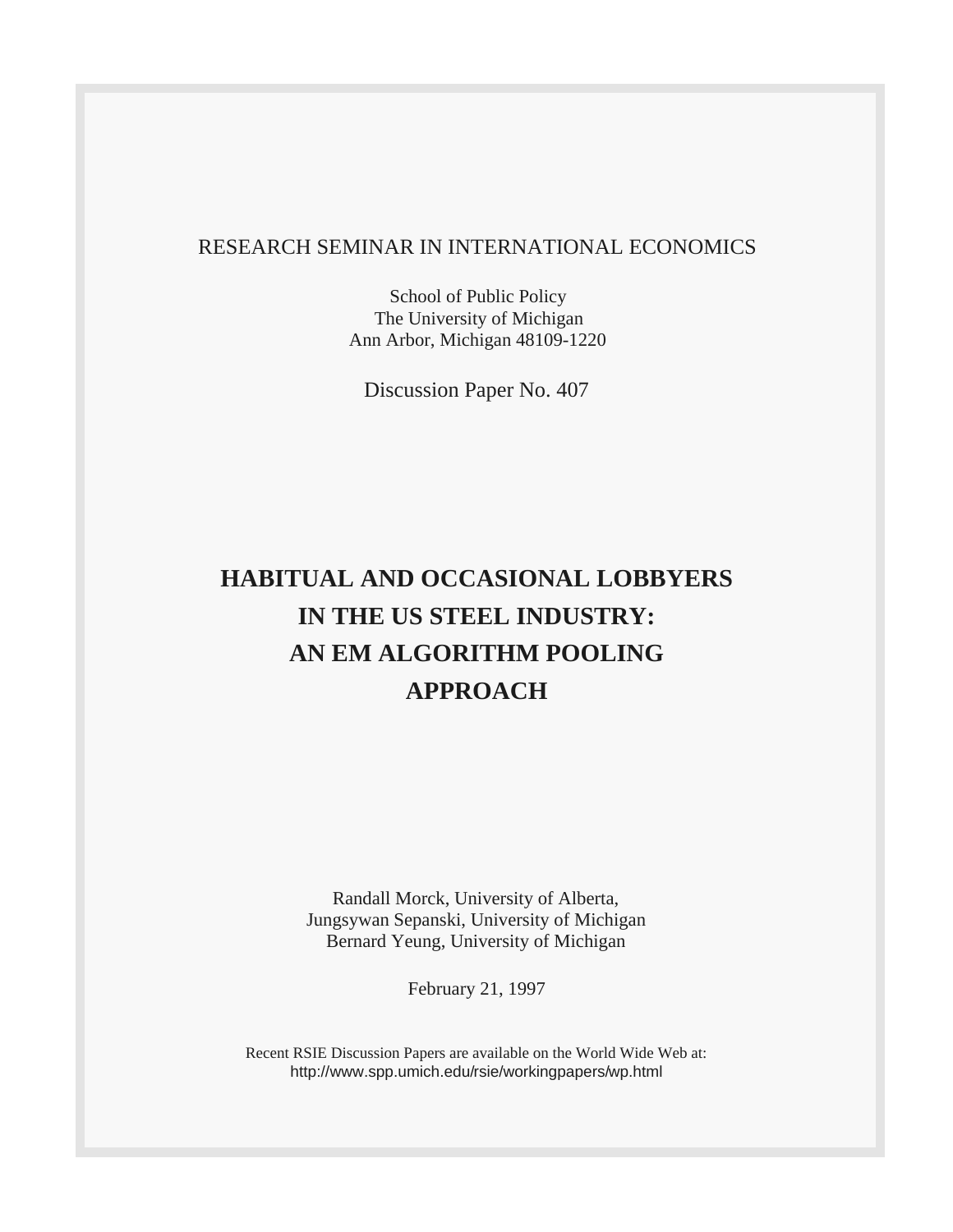## **Habitual and Occasional Lobbyers in the US Steel Industry: An EM Algorithm Pooling Approach**

by

Randall Morck\*, Jungsywan Sepanski\*\*, and Bernard Yeung\*\*

First Draft: July 19, 1995 Latest Draft: Feb 21, 1997

JEL classification: F13

\* Faculty of Business, University of Alberta, Edmonton, Alberta, Canada. T6G 2R6 \*\* School of Business Administration, University of Michigan, Ann Arbor, Michigan, USA. 48109-1234

Bernard Yeung's research is partly supported by the Center for International Business Education at the University of Michigan Business School. The authors are grateful to Simon Evenett and Joanne Oxley for their helpful comments.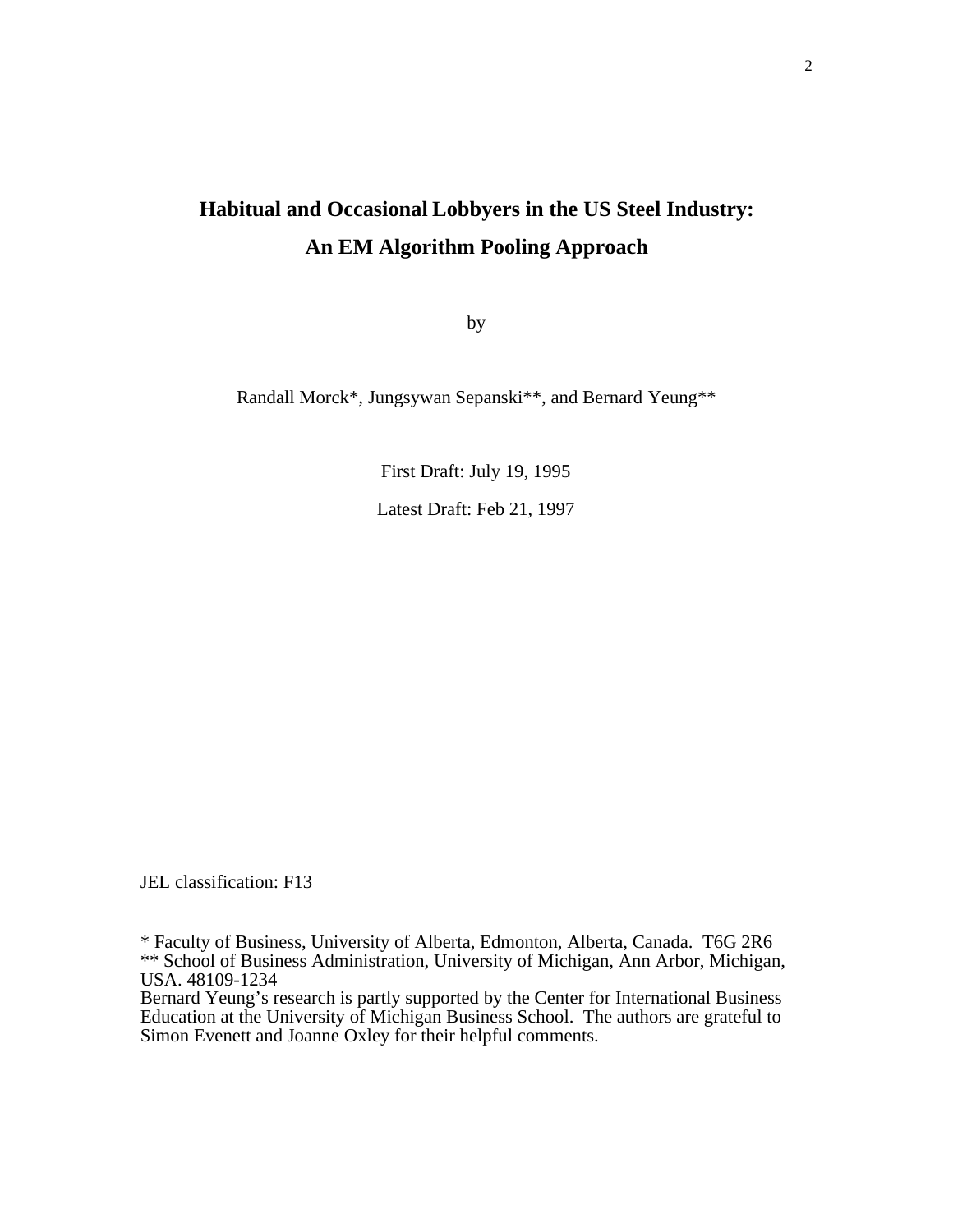Abstract:

Using firm level data from the U.S. steel industry, we find that lobbying for import protection is habit forming, as suggested in the rent-seeking literature. Controlling for firm performance and other factors, past lobbying increases the likelihood of current lobbying in our full sample. Because addicted firms should behave differently from other firms, we let an EM algorithm to sort our firms into groups with differing propensity to lobby. A two pools model consisting of occasional and habitual rent-seekers emerges. Occasional rent-seekers' lobbying depends on their market performance. Habitual rent-seekers' lobbying is unrelated to the market performance of the firm, and only depends on previous lobbying. The evidence is consistent with political rent seeking having dynamic economies of scale: rent-seeking makes further rent-seeking easier and more lucrative.

JEL classification: F13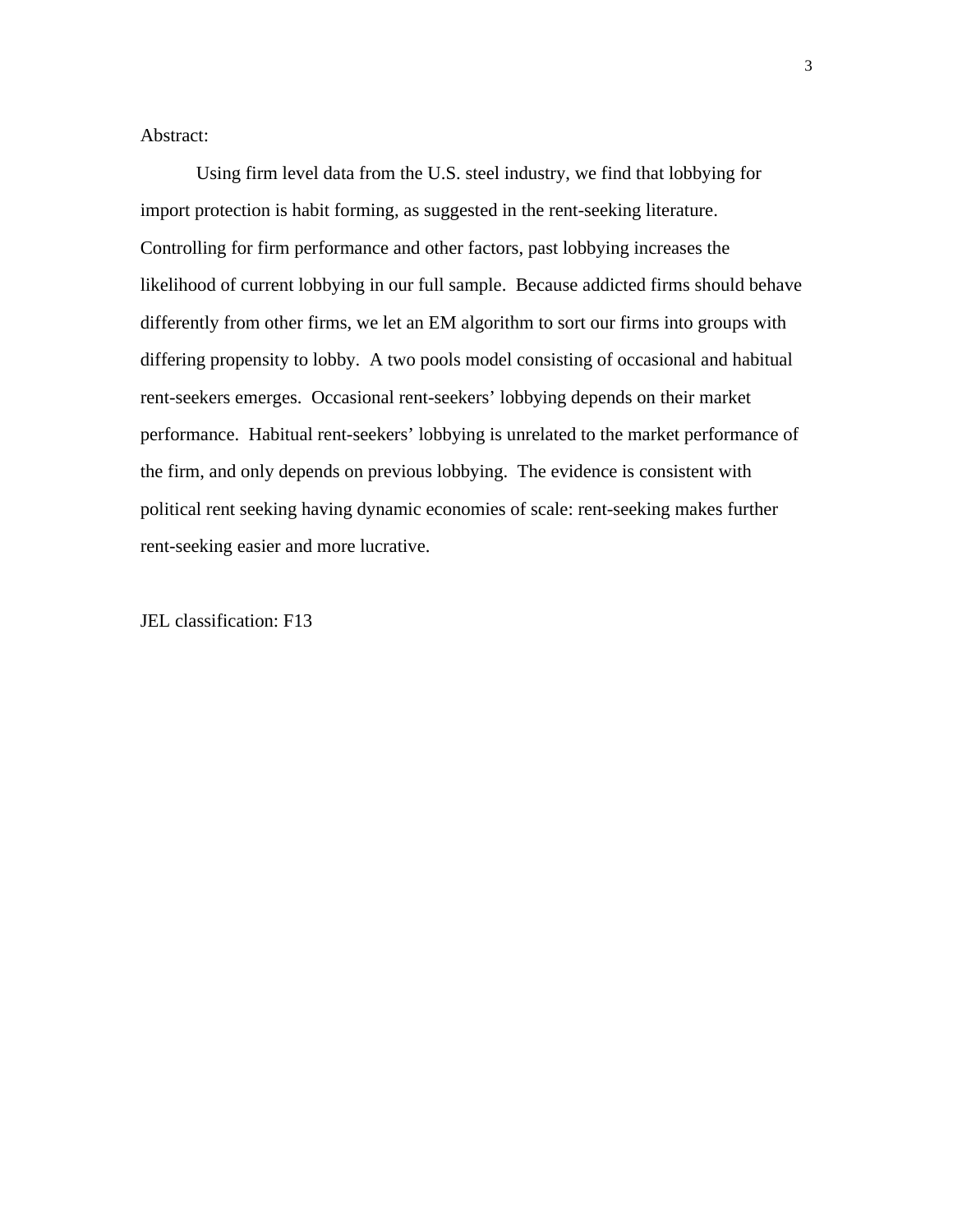#### **Introduction**

The theoretical rent-seeking literature (e.g. Krueger, 1974; Magee, Brock, and Young, 1989; Baumol, 1990; and Murphy, Vishny, Shleifer, 1991and 1993) suggests political rent-seeking activities have dynamic economies to scale. Past rent-seeking experience reduces the cost of further rent-seeking and increases its return. Thus rentseekers may, over time, become more prone to further rent-seeking. Like opium, rentseeking can be additive. Given the social inefficiency of rent-seeking, empirical verification of the self-sustaining nature of rent-seeking is of fundamental importance.

Lobbying for protection from import competition is a form of political rentseeking behavior. This paper uses data on lobbying for protection by firms in the steel industry in the 1970 s and 1980s to show that an addictive effect does exist. A straightforward empirical investigation is to pool all firm level data and determine whether past lobbying increases the current tendency to lobby. We find that it does.

However, not all firms need be addicted to the same degree. There may be heterogeneity amongst firms' dependence on past lobbying. We therefore apply an EM algorithm approach (Dempster, Laird, and Rubin, 1977) to a lagged-dummy model (Heckman,1982a; 1982b) and let our firms sort themselves into groups according to the determinants of their lobbying activity. We find that an acceptable explanation of our data is a division into two groups: infrequent lobbyers, whose lobbying depends on the firm's business situation; and persistent lobbyers, whose lobbying is essentially unrelated to the firm's business situation but depends mainly on past lobbying. Firms that never lobby for protection end up in the first group. Greater firm size and greater focus in steel production increase the probability of lobbying in both groups, but the influence is stronger for occasional lobbyers. Past sales growth and spending on modern equipment curtail lobbying by occasional rent-seekers, but have no effect on lobbying by persistent rent-seekers. Changes in cashflow have no influence in either. Generally, persistent lobbyers have invested less in physical assets and R&D and account for the lion share of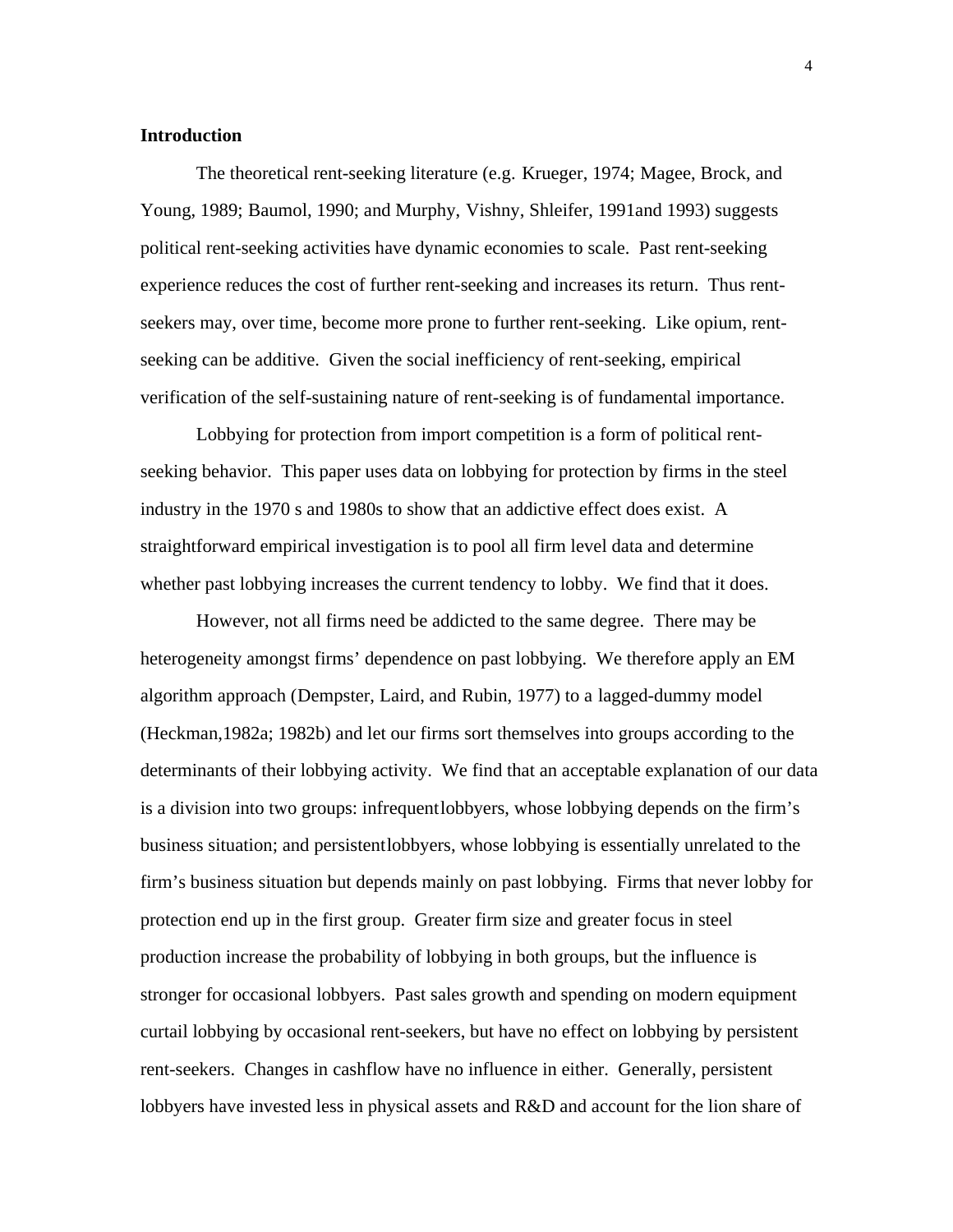lobbying. These results are consistent with that rent-seeking is habit-forming and that habitual rent-seekers invest less in productivity while specializing in rent-seeking.

In the next section, we describe the intensive lobbying for protection in the U.S. steel industry in the 1970s and 1980s. We justify our contention that lobbying for protection by steel firms in our sample period may be habit-forming and the need to consider groups of firms with dissimilar propensities to lobby for protection. In section three, we present our EM algorithm approach. We explain our data in the fourth section and report our results in section five.

### **II Habitual Lobbyers and Occasional Lobbyers -- Lobbying in the US Steel Industry**

In the U.S., domestic firms under import competition pressure often complain to the government about "unfair" foreign practice. These complaints usually allege either unfair foreign government subsidies or dumping. The U.S. government then investigates the veracity of these claims and decides whether or not material injury has occurred. Sometimes, complainants invoke the "escape clause" (Section 201 of the 1974 Trade Act) which allows temporary protection if imports are causing material injury to a U.S. industry. Foreign firms must actively participate in these investigations to try to prevent biased readings of the data and the subsequent erection of trade barriers. The process is commonly regarded as biased and as a form of administered trade protection (Finger, Hall, and Nelson, 1982, p. 452-466) that coerces foreign firms to curtail their penetration of the US market (e.g. see Hartigan, Perry, and Kamma, 1986 [p. 610-617] and Staiger and Wolak [1994]).

The American steel industry has been subject to intensifying import competition over the past two decades. Deardorff and Stern (1988) report the U.S. trade deficit in steel almost tripled, from \$2 billion to \$5.9 billion between 1973 and 1983. Crandall (1987, p. 275) documents steel imports to the U.S. increasing from an annual average of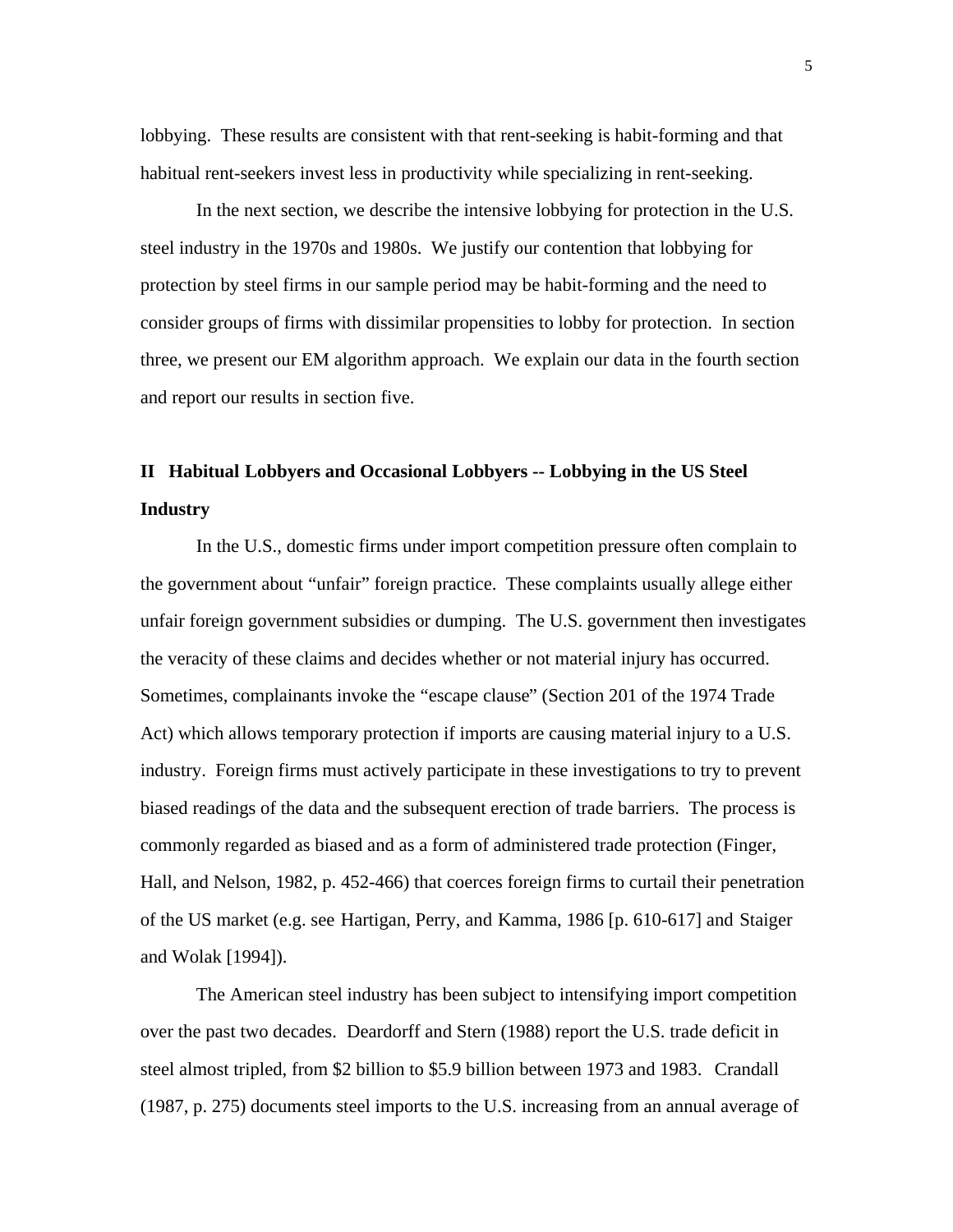16.49 million tons in the 1973-1979 period to an annual average of 20.06 million tons in the 1980-1986 period, a 22% rise. In contrast, domestic steel output dropped 23% from an annual average of 93.83 million tons between 1973 and 1979 to an annual average of 72.16 million tons between 1980 and 1986. This heightened import competition, along with a declining demand, led to combined losses of \$9.5 billion in the 1983-1986 period for the seven major U.S. integrated producers studied by DeAngelo and DeAngelo (1991, p. 4).

In response, some steel companies aggressively sought trade protection. After 1979, when authority over trade complaints was transferred from the Treasury Department to the International Trade Administration (I.T.A.) of the Department of Commerce<sup>1</sup>, their lobbying intensified and focused on provisions in Trade Act 1974. In the early 1980's, more than 60% of all petitions for protection submitted to the U.S. government were filed by steel companies. According to Deardorff and Stern (1988, table 2.5), steel companies filed 75% of all "countervailing" complaints and 59% of all "antidumping" complaints in the period from 1980 to 1984.<sup>2</sup>

 $\overline{a}$ 

<sup>&</sup>lt;sup>1</sup> The latter was widely perceived as more sympathetic to protectionist arguments. Table 2.5 in Deardorff and Stern (1988) shows that the number of investigations related to trade complaints jumped from one on two per year in the late 1970's to 8 in 1980, 8 in 1981, and 159 in 1982.

 $2^2$  Following the filing of an anti-dumping case, the Department of Commerce (or, prior to 1979, the Treasury Department) was to decide within 20 days if the case merited investigation. If the preliminary ruling was affirmative, the International Trade Commission was to decide within 45 days if there was material injury. If the ITC found injury, the Department of Commerce had 110 days to complete its investigation for dumping complaints and 40 days for unfair subsidy complaints. If the Commerce Department found dumping or unfair subsidies, importers of the product were required to post a bond equal to an estimate of the value of the unfair subsidies or dumping margin. The Department of Commerce was to conduct on-site verifications within 75 days. If these verifications showed unfair trade practices, the International Trade Commission was to arrive at an injury determination within 45 days. See Eichengreen and van der Yen, 1984 (p. 72) for further details.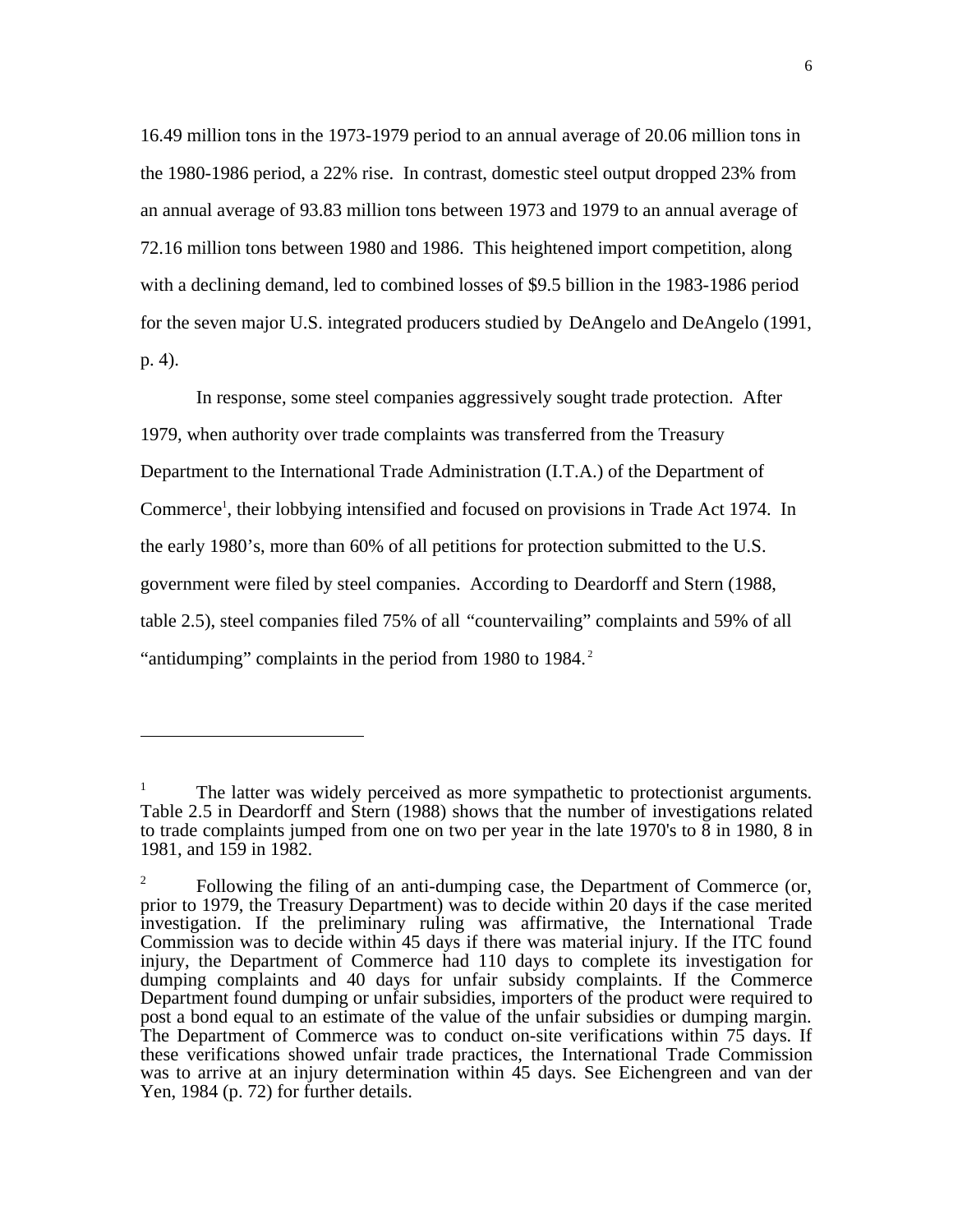Faced with this onslaught of lobbying, the U.S. government implemented a series of protectionist policies. Trigger price mechanism were established in 1977 and 1980, and "voluntary" export restraints in 1982 and 1984. Trigger prices were floor prices for various steel imports. Imports at prices below these floors were *prima facie* considered to be dumping. The 1977 trigger prices were based on Japanese steel mills' production cost converted to U.S. dollars at historical dollar yen exchange rates. The prices became ineffective barriers as US inflation surged. The 1980 trigger prices were set low to avoid rankling US allies, and were widely viewed as ineffective from the outset. To derail further US protectionist measures, the EC agreed to "voluntary" export restraints in 1982. Protected by these restraints, non-EC steel firms rapidly penetrated the U.S. market. The Reagan administration promised comprehensive multiple bilateral voluntary export restraints in 1984 as U.S. steel firms filed a flurry of petitions for protection, including protection against imports from countries like Poland and Argentina. The EC voluntary export restraints were strengthened, and similar agreements were quickly reached between the US and all major steel exporters. The effects of these protection measures are examined in Crandall (1987) and Lenway, Morck, and Yeung (1996). Their evidence suggests that trade protection of the U.S. steel industry was the fruit of political rent-seeking; it benefited managers and steel workers with tenure-seniority, but did little to improve the competitiveness of American steel firms.

There are dynamic economies of scale in lobbying. This is because lobbying requires large up-front investments in intangible assets like political connections, professional lobbyers, lawyers, and knowledge of political and legal procedures and channels. Once these investments are made, the marginal cost of further lobbying is relatively low. In addition, firms may learn by doing; practice lobbying now leads to more effective lobbying in the future.

Investment theory says firms evaluate investments according to their expected returns. As a firm acquires a history of rent seeking, further investments in rent-seeking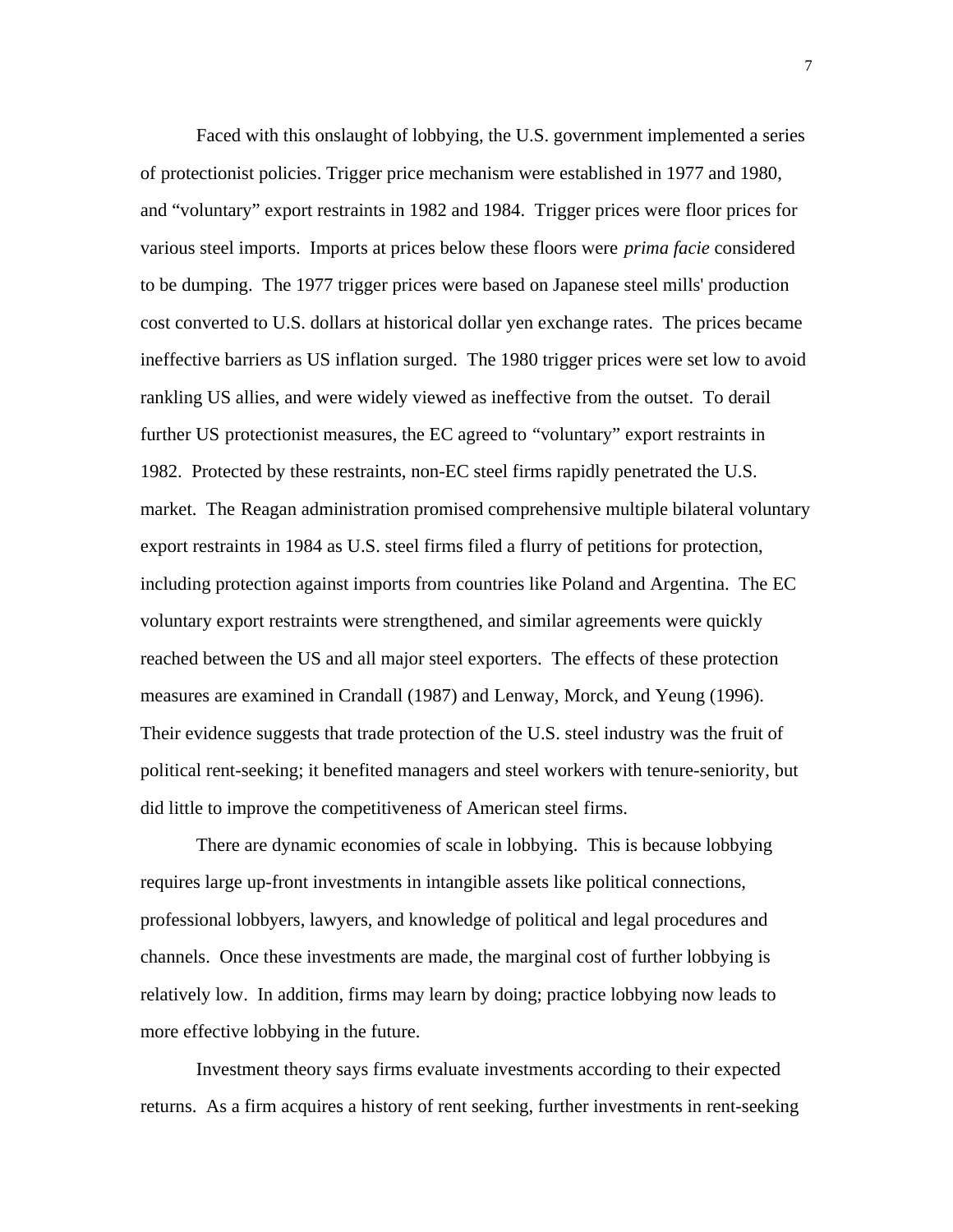offer increasingly attractive returns compared to investments in productive assets. In short, lobbying can induce further lobbying, and firms can become "habitual" lobbyers, who essentially supply lobbying inelastically.

Protection can generate negative externalities. Lenway, Morck, and Yeung (1996) find that protection seeking US steel firms appeared to politically engineer protection that benefited their stakeholders; but that harmed more profitable and innovative US steel firms that were not explicitly seeking protection. (See also Crandall, 1987).

Understandably, therefore, attitudes towards protection may vary among firms in the same industry. While many steel firms actively and repeatedly sought protection, many other firms did so rarely. Some might be free-riding on other firms' lobbying. Some may be in the process of developing a lobbying habit. However, a small minority of steel firms clearly stated their objection to protection during various congressional hearings in the nineteen-eighties. For example, more innovative and profitable steel firms like Nucor explicitly lobbied against trade barriers. Much previous research on lobbying uses industry level data, and so misses such intra-industry differences. Firm level studies, like Lenway, Morck, and Yeung (1996) point to such differences being potentially important.

In summary, there appear to be different types of firms with different tendencies to lobby. Occasional lobbyers lobby in response to negative changes in firm performance and to reductions in competitiveness. They may eventually become habitual lobbyers. Habitual lobbyers supply lobbying inelastically, and their tendency to lobby depends on past lobbying rather than firm performance or characteristics<sup>3</sup>. To investigate this hypothesis, we need to let our sample of US steel firms sort themselves

 3 It would be desirable to explore also the determinants of stance against trade protection. Unfortunately, we do not have enough data points of such nature to do so.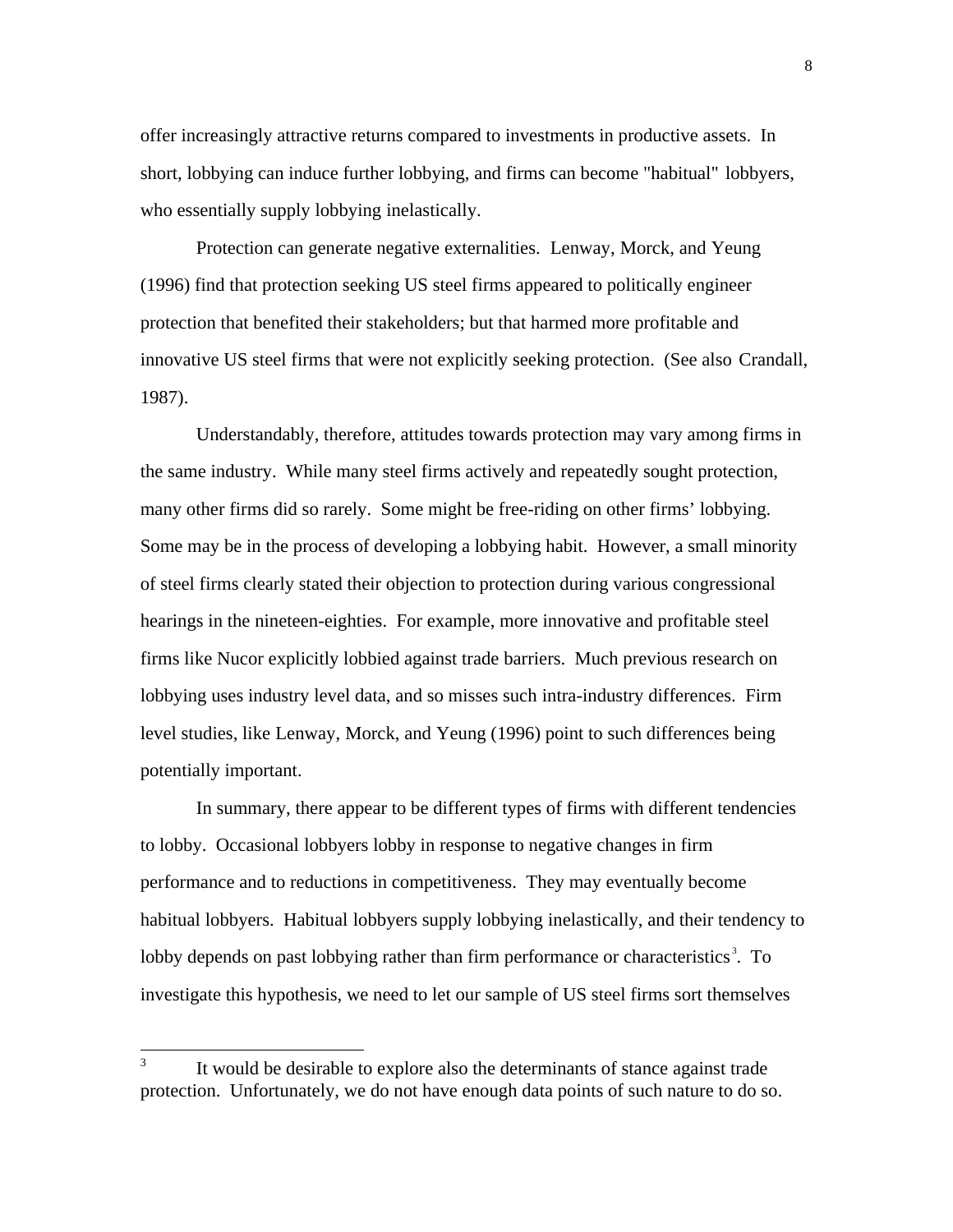statistically into groups based on the determinants of their lobbying. To do this, we use an EM algorithm (Dempster, Laird, and Rubin, 1977) approach to a lagged-dummy model of the Heckman (1982 a, b) type. The next section provides technical details.

#### **III An EM Algorithm Pooling Approach**

Let  $i = 1, ..., I$ , be an index of firms,  $t = 1, ..., T_i$ , denote the time periods and  $x_{it}$  be the vector of explanatory variables describing the ith firm at time period t. Consider the Heckman (1982 a,b) lagged-dummy variable model

$$
y_{it}^* = \alpha y_{i,t-1} + x_{it} \beta + \varepsilon_{it},
$$

where  $\alpha$  and  $\beta$  are unknown parameters, and the errors  $\varepsilon_{it}$  are independently and identically distributed (id) and have a standard normal distribution. Suppose the firm lobbies ( $y_{it} = 1$ ) when  $y_{it}^* > 0$ , but refrains from lobbying ( $y_{it} = 0$ ) if  $y_{it}^* \le 0$ . The probability of a firm lobbying is therefore  $P(\mathbf{y}_t = 1) = P$  ( $y_{it}^* > 0$ ). The variable  $y_{it}^*$  can be thought of as firm i's "utility" of lobbying in period t.

We conjecture that  $\alpha$  is positive. That is, a firm that lobbied in the previous period has a higher probability of lobbying again in the current period than does a firm that did not lobby in the previous period<sup>4</sup>.

Let  $Y_{it} = (y_{i1}, y_{i2}, \ldots, y_{it})'$ , and  $X_{it} = (x'_{i1}, x'_{i2}, \ldots, x'_{it})'$ ,  $t = 1, 2, \ldots, T_i$ . Then, the probability of firmi lobbying at time t is

 $P(y_{it} = 1 | y_{i0}, x_{i0}, Y_{i,t-1}, X_{it}) = P(\alpha y_{i,t-1} + x_{it} \beta + \varepsilon_{it} > 0) = \Phi(\alpha y_{i,t-1} + x_{it} \beta)$ where  $\Phi$  is the cumulative normal distribution function. Therefore, the contribution to the likelihood function of the ith firm is

$$
f\left(Y_{iT_i}\Big|X_{iT_i},y_{i0},x_{i0},\beta\right)
$$

 $\overline{4}$ <sup>4</sup> Our intention is to test for serial dependence in lobbying by a subset of firms. We are not restricting ourselves to testing a specific model of addictive behavior, such as in Becker, Grossman, and Murphy (1994).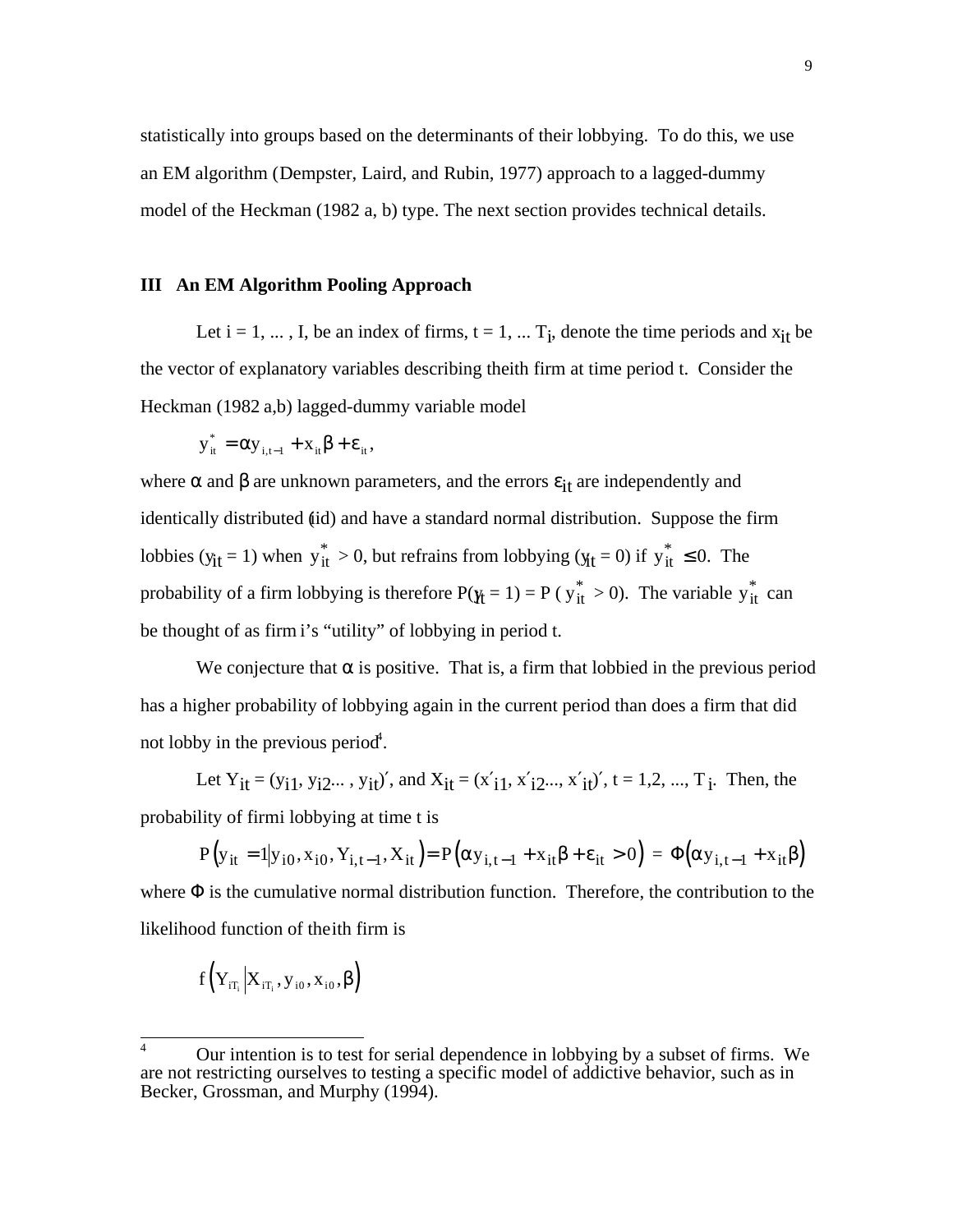$$
= P(y_{i1}|y_{i0}, x_{i0}) P(y_{i2}|y_{i0}, x_{i0}, y_{i1}, x_{i1})... P(y_{iT_i}|y_{i0}, x_{i0}, Y_{i,T_i-1}, X_{i,T_i-1})
$$
  

$$
= \Pi_{t=1}^{T_i} \Big\{ \Phi(\alpha y_{i,t-1} + x_{it} \beta) \Big\}^{y_{it}} \Big\{ 1 - \Phi(\alpha y_{i,t-1} + x_{it} \beta) \Big\}^{1 - y_{it}} ,
$$

Note that given  $y_{i0}$ ,  $x_{i0}$ ,  $Y_{i,t-1}$ , and  $X_{i,t}$ , the indicator  $y_{it}$  depends only on  $y_{i,t-1}$  and  $x_{it}$ . The log-likelihood function for the sample is

$$
\sum_{i=1}^{I} \sum_{t=1}^{T_i} \left[ y_{it} \ln \left\{ \Phi(\alpha y_{i,t-1} + x_{it} \beta) \right\} + (1 - y_{it}) \ln \left\{ 1 - \Phi(\alpha y_{i,t-1} + x_{it} \beta) \right\} \right]
$$
(1)

Aggregate-level regression estimation of common parameters  $\alpha$  and  $\beta$  for all firms can be solved by usual probit regression procedure.

To capture the possibility that our firms might belong to groups with different parameters  $\alpha$  and  $\beta$ , we assume that there are K pools of firms in our data, and each pool is associated with a regression coefficient vector  $(\alpha_k, \beta_k)$ ,  $k = 1, ..., K$ . The difficulty here is that we do not know *a priori* which pool a firm belongs to. We use an approach based on a similar problem in linear estimation in Ramaswamy, DeSarbo, Reibstein, and Robison (1992), and use an EM algorithm to form multiple pools for the lagged-dummy variable model.

Define the unobserved variable  $Z_i = (z_{i1}, ..., z_{iK})$ , with

$$
z_{ik} = 1
$$
 if the ith firm belongs to pool k  
= 0 otherwise.

Assume  $Z_i$  are iid and have a multinomial distribution with probability  $q = (q, ..., q_K)$ . The joint likelihood function of  $(Y_{iT_i}, Z_i)$  is

$$
f\left\{ \left(Y_{iT_i}, Z_i\right) \middle| X_{iT_i}, y_{i0}, x_{i0} \right\} = \Pi_{k=1}^{K} \left\{ q_k f\left(Y_{iT_i} \middle| X_{iT_i}, y_{i0}, x_{i0}, \beta_k \right) \right\}^{Z_{ik}}
$$
(2)

The log likelihood function of the sample is therefore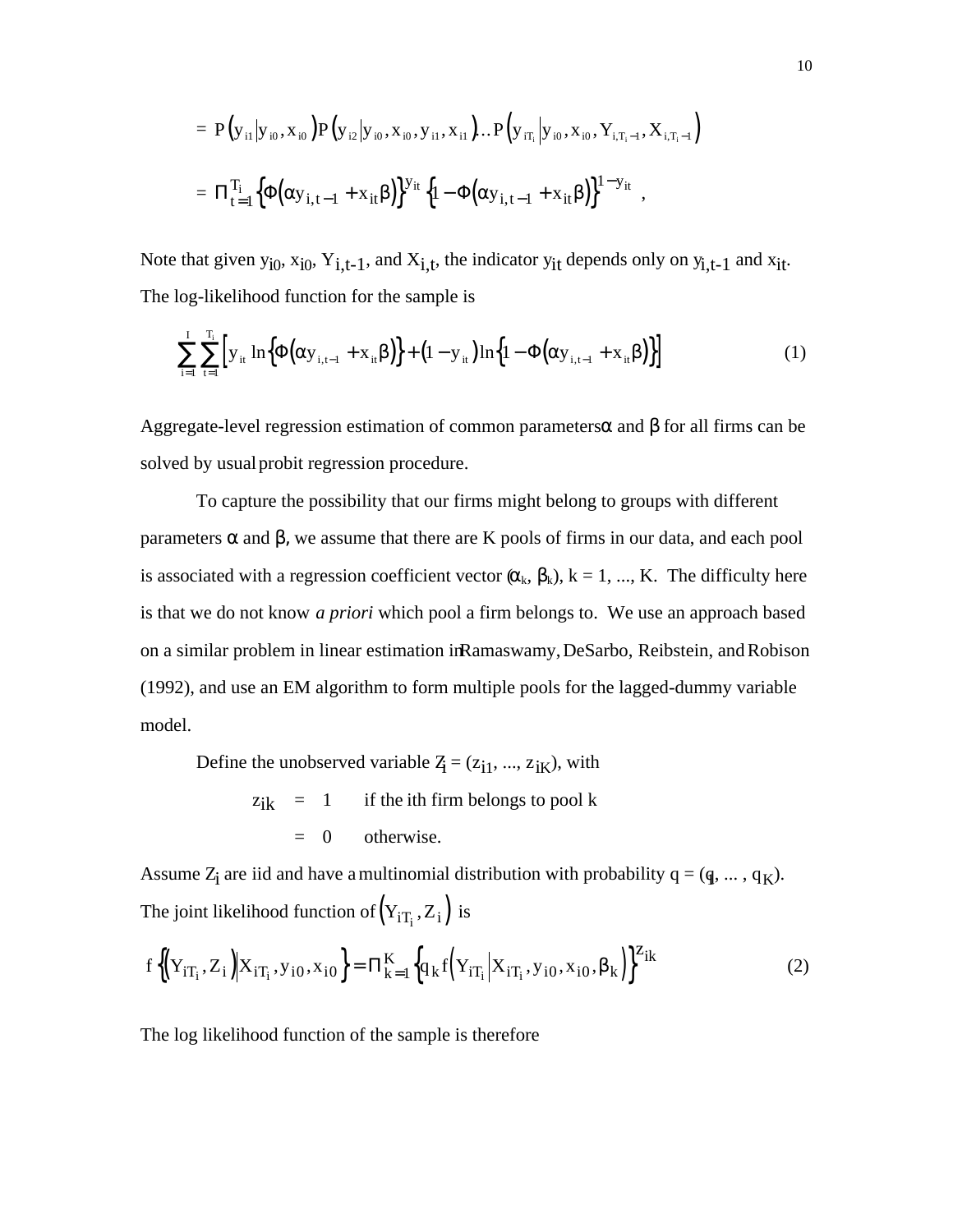$$
\log L = \sum_{i=1}^{I} \sum_{k=1}^{K} z_{ik} \ln \left\{ f\left(Y_{iT_i} \middle| X_{iT_i}, y_{i0}, x_{i0}, \beta_k \right) \right\} + \sum_{i=1}^{I} \sum_{k=1}^{K} z_{ik} \ln(q_k)
$$
(3)

The EM algorithm is employed with  $Z_i$  as missing data. Note that by Bayes' rule and expression (2),

$$
p_{ik} = E\left(z_{ik}|Y_{iT_i}, X_{iT_i}, y_{io}, x_{io}\right)
$$
  
=  $q_k f\left(Y_{iT_i}|X_{iT_i}, y_{io}, x_{io}, \beta_k\right) / \sum_{k=1}^{K} q_k f\left(Y_{iT_i}|X_{iT_i}, y_{io}, x_{io}, \beta_k\right).$  (4)

Let  $\alpha = (\alpha_1, ..., \alpha_k)$ ,  $\beta = (\beta_1, ..., \beta_k)$  and  $\theta = (\alpha', \beta')$ . For simplicity, let  $\Phi(\cdot) = \Phi(\alpha_k y_{i,t-1} + x_{it} \beta_k)$ . Note that from (1) and (3), the first derivatives of log L with respect to  $θ$  are

$$
\frac{\partial \log L}{\partial \alpha_{k}} = \sum_{i=1}^{I} \sum_{t=1}^{T_{i}} z_{ik} \frac{\left\{y_{it} - \Phi(\cdot)\right\} \phi(\cdot) y_{i,t-1}}{\Phi(\cdot) \left\{1 - \Phi(\cdot)\right\}}
$$

$$
\frac{\partial \log L}{\partial \beta_{k}} = \sum_{i=1}^{I} \sum_{t=1}^{T_{i}} z_{ik} \frac{\left\{y_{it} - \Phi(\cdot)\right\} \phi(\cdot) x_{it}'}{\Phi(\cdot) \left\{1 - \Phi(\cdot)\right\}},
$$

where  $\phi$  is the normal probability distribution function.

Define B'(\theta) = 
$$
\left[\frac{\partial \log L}{\partial \alpha'}, \frac{\partial \log L}{\partial \beta'}\right]
$$
 and  $C(\theta) = -E\left[\frac{\partial^2 \log L}{\partial \theta \partial \theta'}\right]$ . The updated  
estimates  $\hat{\theta}$  can be obtained by using the Newton-Raphson algorithm:

$$
\hat{\theta} = \theta^* + C^{-1}(\theta^*)B(\theta^*).
$$
\n(5)

Define H = log L -  $\lambda \sum q_k$ k  $\left( \begin{array}{c} K \\ \Sigma \neq k \end{array} \right)$  $\begin{pmatrix} K \\ \sum q_k - 1 \\ k = 1 \end{pmatrix}$ 1 , where  $\lambda$  is a Langrange multiplier. Then

 $\frac{\partial H}{\partial q_k} = \sum_{i=1}^L \sum_{k=1}^R z_{ik} / q_k - \lambda$ K i  $=\sum_{i=1}^{N} \sum_{i=1}^{K} z_{ik} / q_k - \lambda =$ = ∑ =  $\Sigma \quad \Sigma z_{ik}/q_k - \lambda = 0$  $1 k=1$ , which implies that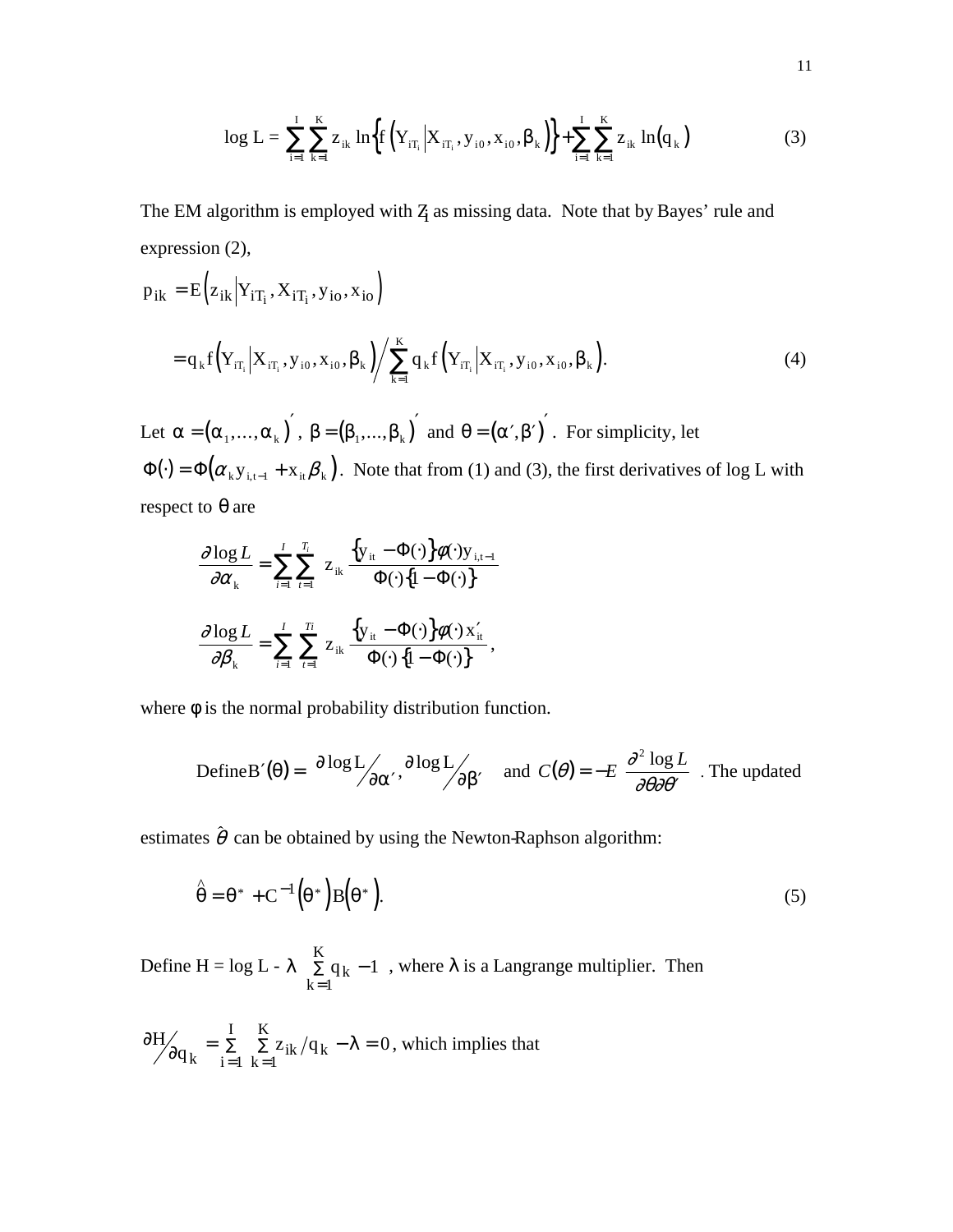$$
\hat{q}_{k} = \sum_{i=1}^{I} \sum_{k=1}^{K} z_{ik} / I,
$$
\n(6)

where I is the number of firms. Note that  $\hat{q}_k$  is the sample proportion.

The EM algorithm starts with an initial value  $\theta_0$ ,  $q_0$ ) of ( $\theta$ , q), and proceeds as follows:

- E-step: Compute  $\hat{p}_{ik}^*$ , the expected value of  $z_{ik}$  given the data, using equation (4).
- M-Step: Obtain an updated maximum likelihood estimates of  $(\theta, q)$  based on equations (5) and (6), with  $z_{ik}$  replaced by  $\hat{p}_{ik}^*$  computed in the E-step.
- Repeat the E and M steps until the algorithm meets a specified convergence criterion. We use the criterion that the sum of absolute differences between the updated estimates and those obtained at the previous step must be less than  $10^{-6}$ , which is a standard practice. Note that if we set K to 1 (i.e. a one-pool model), then  $log(q_k)$  $= 0$  and  $p_{ik} = 1$ , and the EM algorithm is equivalent to the usual probit procedure.

#### **IV Data and Variables**

Our sample period, 1977 to 1988, was one of intense lobbying by steel firms. Our sample of steel firms consists of all companies listed in the *Standard and Poor's Corporate Register* between 1977 to 1988 under S.I.C. codes 3312 (steel works), 3315 (blast furnaces), 3316 (rolling mills), and 3317 (finishing mills).<sup>5</sup> These are an exhaustive list of S.I.C. codes for steel production. Firms not included on the *Compustat*

 $\overline{5}$ <sup>5</sup> SIC code 3313 is 'electro-metallurgical products except steel'; SIC code 3314 is not assigned.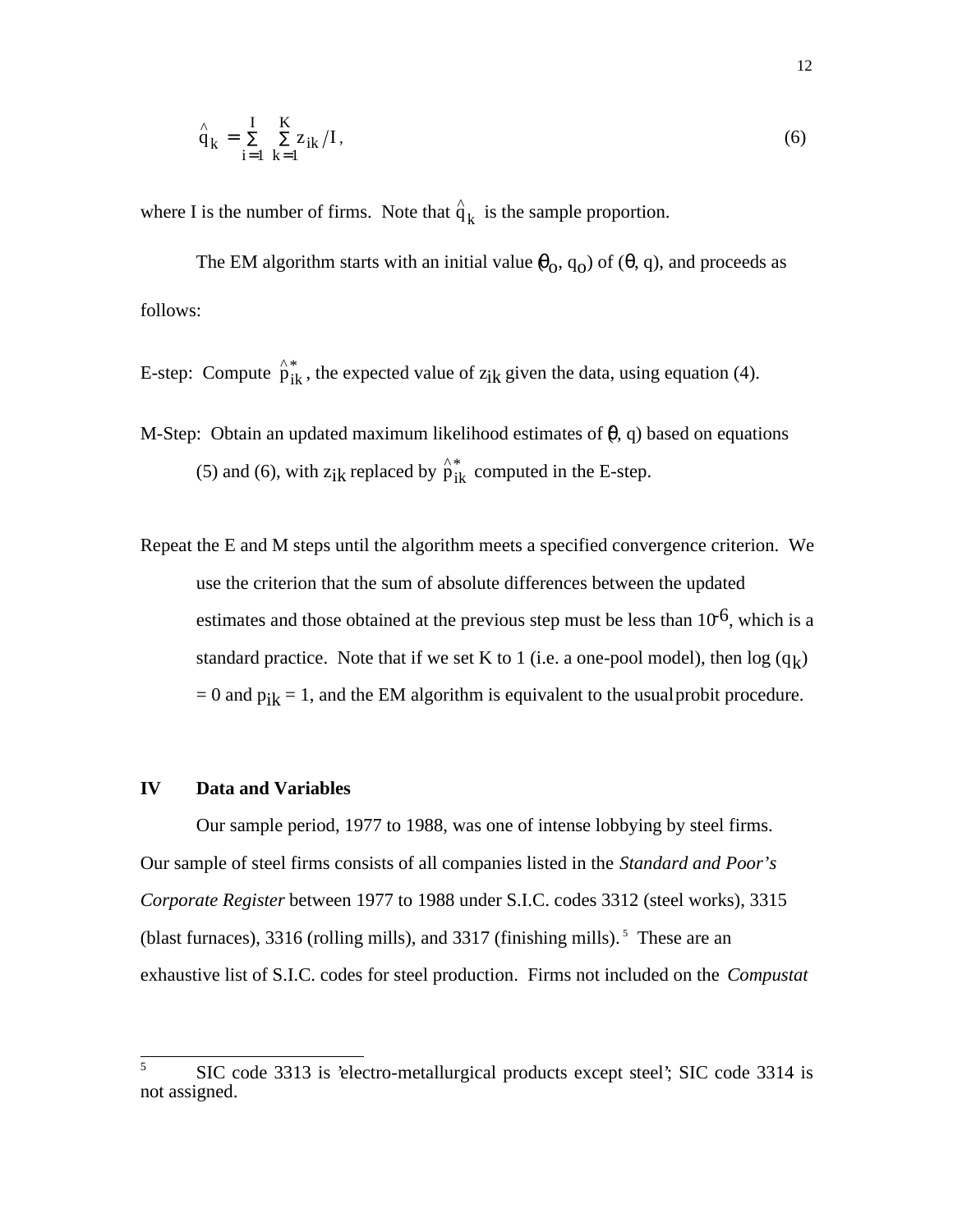tapes are dropped.<sup>6</sup> The resulting sample is a panel of 890 firm-year observations spanning 121 firms. Our sample includes a fairly complete cross section of the steel industry. It contains all the integrated steel companies and 14 of the 42 mini-mills in Barnett and Crandall (1985). The mini-mills we omitted are relatively small, with capacities under 400,000 tons in 1985. Because of exit from the industry, the panel is not balanced across years.

We collected publicly available information on firms' participation in protectionseeking activities, which include petitioning for escape clause protection, petitioning for the imposition of a countervailing duty or antidumping measures, or filing a complaint about foreign government practices. We also included testifying in support of trade protection in congressional hearings as a kind of protection seeking activity. The names of firms undertaking the above activities were compiled from the *Federal Register* and the *CIS Congressional Abstract Index.*<sup>7</sup> Protection-seeking activity by a subsidiary was considered protection-seeking by the parent firm. The parent companies of subsidiaries were found by searching the *Standard and* Poor's *Corporate Register, Moody's Industrial Manuals, Capital Adjustments,* the *Value Line Investment Survey* and the *Directory of Corporate Affiliates.* We used this information to construct a dummy variable  $y_{it}$  equal to one if firm i lobbied for protection year t.

Our premise is that there may be habitual lobbyers and occasional lobbyers. Habitual lobbyers are influenced by the dynamic economies of scale in lobbying and thus are prone to petition for more trade protection. Occasional lobbyers have not reached such a point. They may become habitual lobbyers in the future, or they may choose to free ride on other firms' lobbying effort, or they may even choose to invest in other

 $\overline{a}$ 

These firms include those which do not file 10-K forms and firms which have gone out of business. Many very small firms are not included on the *Compustat* tapes.

<sup>7</sup> We scanned the database using the keywords 'steel', 'steel trade', and 'trade'. We examined each retrieved piece and retained those that fit our definition of protection seeking.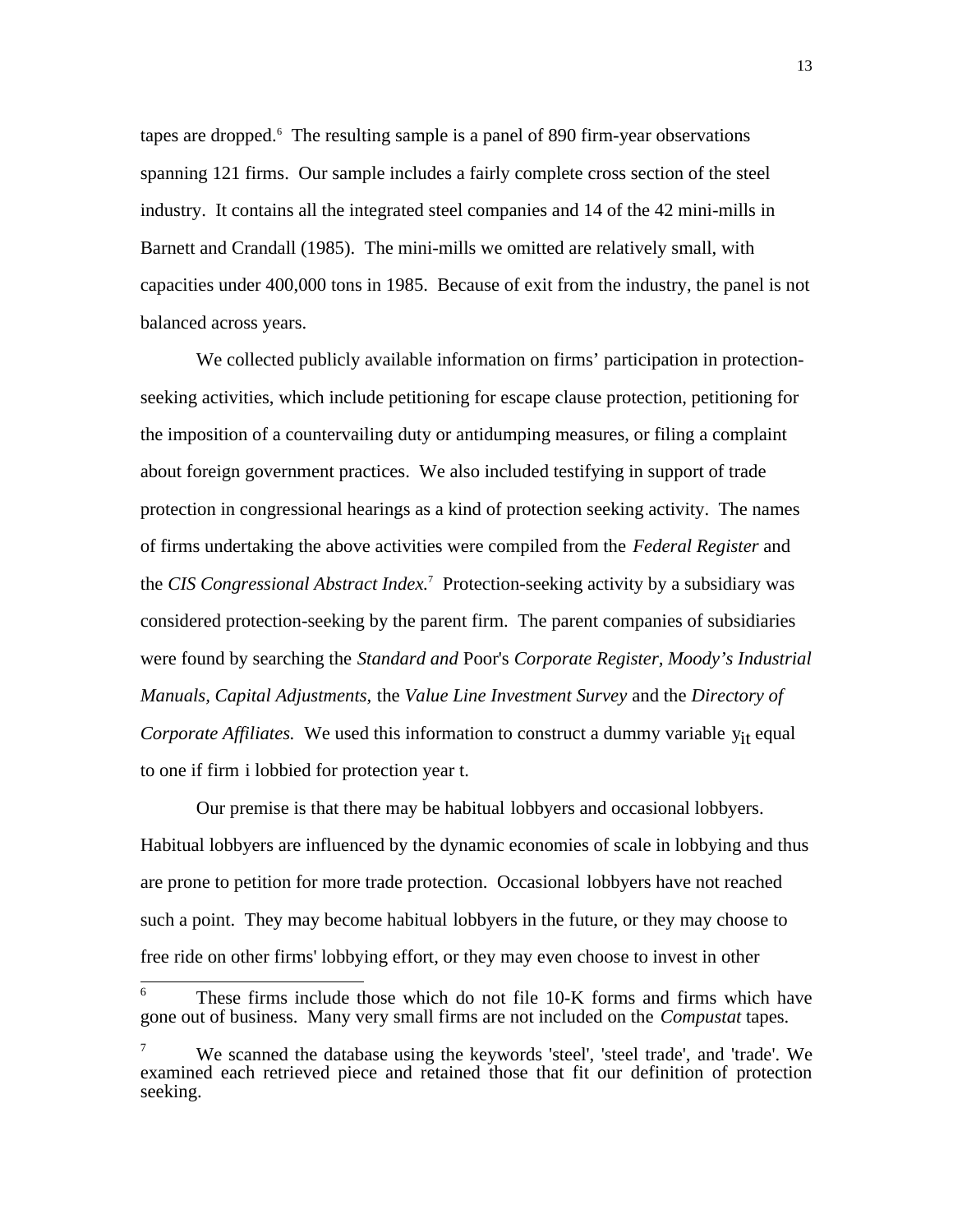industries. The point is that the propensities to lobby for protection of firms in different groups are affected differently by the same firm characteristics.

Which firm characteristics are likely to be important? First, there are likely to be static economies of scale in lobbying. Big firms have more financial resources to absorb the fixed up-front costs of lobbying better than small firms. Big firms plausibly also have lower marginal costs of lobbying because they have in-house legal staff. At the same time, steel firms with a greater volume of business are likely to benefit more from protection. We therefore need a measure of firm size, namely:

*Total Assets* (*Size*) is used as a measure of firm size. This variable is adjusted for inflation and is in millions of 1983 dollars.

Likewise, firms that are more specialized in steel may obtain more important benefits from protection than more diversified firms would obtain. We thus need a measure of steel focus. For this, we use the dummy variable:

*Concentration in steel production dummy* (*Steel***)** is equal to one if a firm's primary line of business, as listed in the *Standard and* Poor's manual for that year is 3312, 3315, 3316, or 3317 - the four SIC codes for steel production. It is also set to one if all four steel SIC codes are included in the list of the firm's lines of business. Otherwise, the dummy is set to zero $\delta$ . The dummy is used to capture a firm's concentration in steel production.

Second, innovative firms are more likely to have investment opportunities with returns higher than lobbying returns. We therefore need a measure of investment in innovation, namely:

<sup>8</sup> Another alternative is to use industry segmented data to construct an index indicating a firm's involvement in steel industries. However, the alternative is not very attractive because segmented data are less reliable and adequate segmented data are unavailable for many firms in our sample.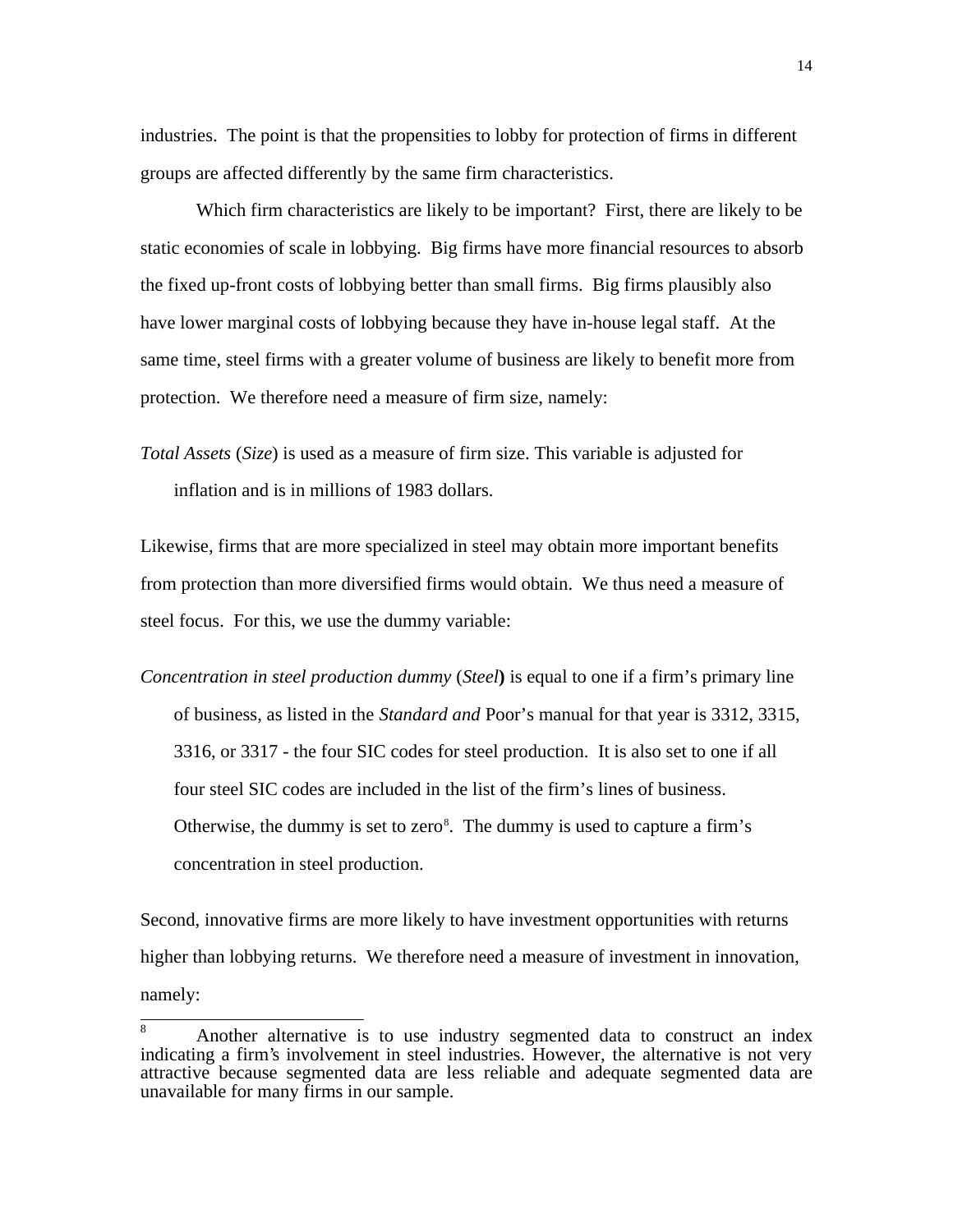*Research and Development Spending* (*RD/A*) is measured per dollar of total assets. If research and development spending is not reported, but all other financial data is available, we assume R&D spending to be nil. R&D spending is scaled by total assets to capture the intensity in investment in innovation.

Finally, firms are plausibly more likely to invest in lobbying when the returns on their other investments are low and when their sales are declining. This situation also makes satisfying the "material injury" requirement in dumping and countervailing duty cases easier, so the likelihood of successful lobbying increases with poorer market performance. As well, these firms characteristically have made less investment in physical assets in the past. To capture these characteristics, we use the following set of variables:

- *Accumulated Depreciation* (*Depreciation*)*,* taken from the firm's balance sheet and divided by the book value of its net plant and equipment, is used as a measure of the lack of past investment in productivity (i.e. accumulated depreciation / gross plant and equipment).
- *Sales Growth* is defined as the firm's most recent sales figure minus its sales the previous year, all divided by the latter. This variable is constructed using deflated sales figures in 1983 dollars to correct for inflation.
- *Change in Returns on Assets* (*CROA*) is the first difference of income before extraordinary items gross of depreciation and interest expenses per dollar of total assets. This variable measures the change in cash flow produced per dollar of corporate assets.

We expect that, on a year by year basis, these firm characteristics and market performance variables should affect occasional lobbyers' behavior, but not that of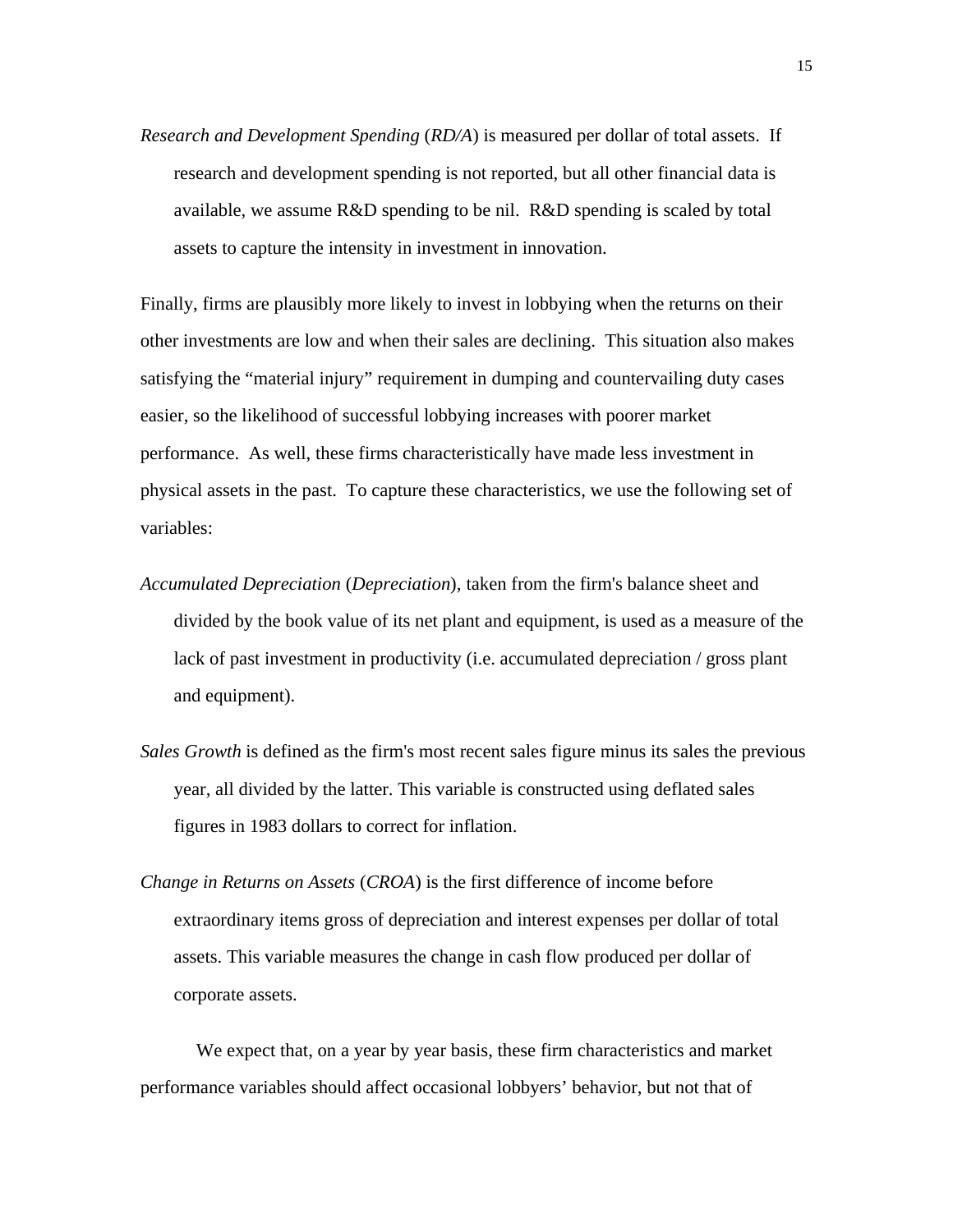habitual lobbyers. (That is, habitual lobbyers have a more inelastic lobbying supply function than occasional lobbying firms.)

Habitual lobbying firms have already invested and set up their lobbying apparatus. Dynamic economies of scale in lobbying imply that the marginal cost of lobbying for these firms decreases over time while the return on lobbying rises. Theoretical work by Magee *et al*. (1989) predicts that lobbying firms should eventually become inelastic participants in rent-seeking. To capture the possibility that lobbying is habit forming, that past lobbying increases the current tendency to lobby, we incorporate lagged value of a dummy indicating past involvement in lobbying.

*Past lobbying* (*lobby*-1) is the lagged value of a dummy indicating a firm's involvement in lobbying.

Our main focus is whether "*lobby*-1" increases the tendency to lobby. If lobbying is habit forming, past lobbying should increase the likelihood of current lobbying. In addition, we expect that the propensity to lobby increases with "*size*," "*steel*," and "*depreciation*," but decreases with "*R&D/A*," "*CROA*," and "*sales growth*." If lobbying is indeed habit forming, but not all firms are addicted to lobbying, we also expect the EM algorithm to produce more than one functional relationship between the set of independent variables and the probability to lobby. In particular, we expect that one functional form should describe habitual lobbying while other functional forms should describe occasional lobbying. Past lobbying should be much more important in the habitual lobbyer group; it may be the only significant determinant of current lobbying. All the other variables should matter more in the other groups while past lobbying ought to be much less significant.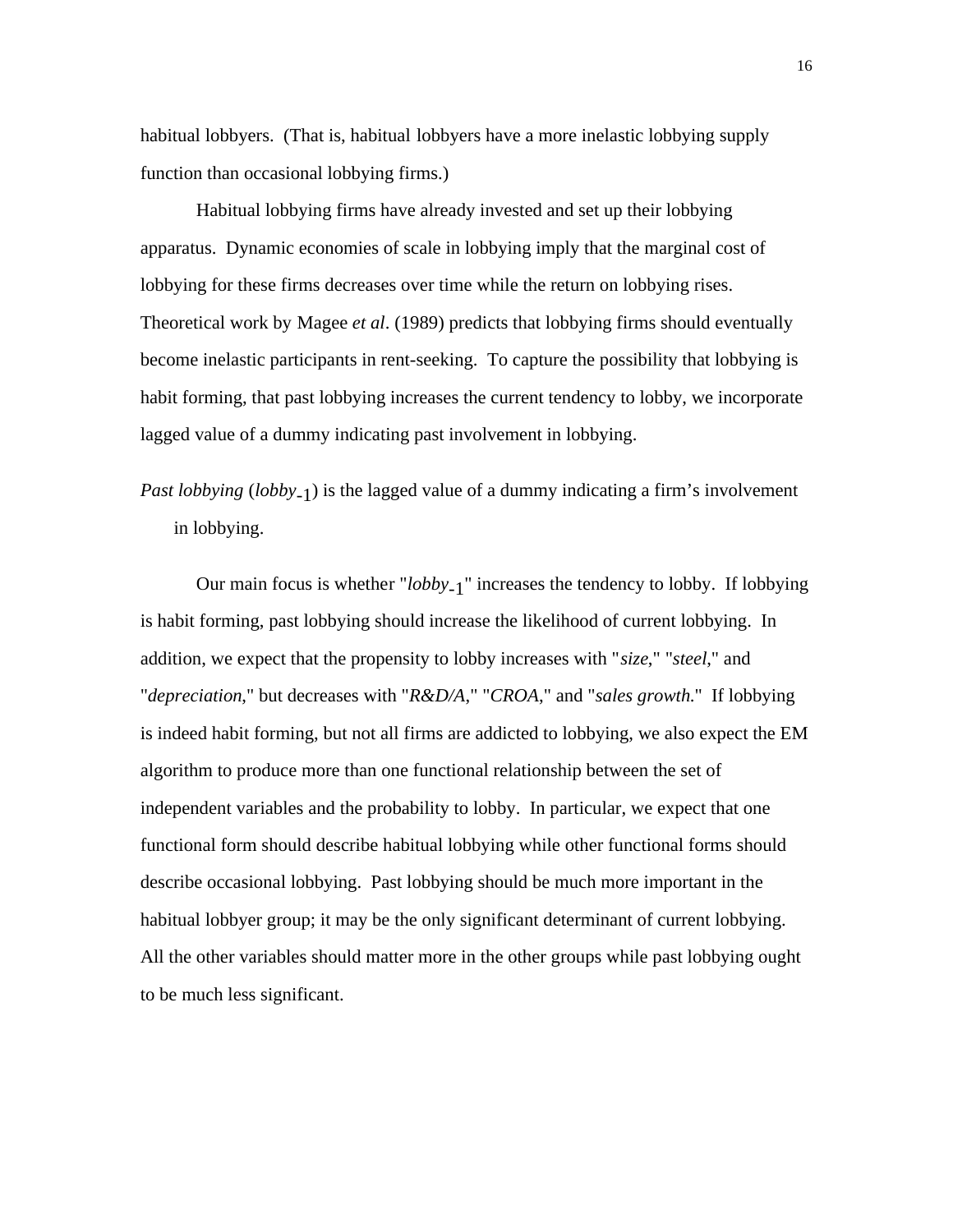#### **V Results**

Table 1 reports the correlation matrix of our data. The lobbyin g dummy is positively and significantly correlated with size, steel production focus, depreciation (indicating older physical assets), and with the dummy indicating past lobbying (lobby-1). It is negatively and significantly correlated with sales growth. The lobbying dummy is negatively but insignificantly correlated with change in returns on assets. Contrary to our expectations, the lobbying dummy is positively correlated with R&D spending.<sup>9</sup>

#### [Table 1 about here]

Overall, a quick scan of the data suggests that lobbyers are larger, more concentrated in steel production, and have invested less in modernizing their plant and equipment. Also, lobbyers suffer from declining sales and returns on assets. Past period lobbying also seems to increase the probability of current period lobbying.

We run the algorithm described in section III with all the independent variables included assuming 1, 2 and 3 pools in the data (i.e.  $K = 1$ , 2 and 3). The resulting estimates, standard deviation (STD) and p-value are reported in table 2.

#### [Table 2 about here]

When there is only one pool (i.e.  $K = 1$ ), the model is equivalent to an ordinary probit on pooled firm level panel data. In the one pool model, past lobbying  $(lobby_{-1})$ positively and significantly increases the probability of current lobbying. *Size*, *Steel*, and *Depreciation* all have positive and significant coefficients, while that of *Sales Growth* is negative and significant. The coefficient of *RD/A* is negative and marginally significant, while that of CROA is positive but insignificant. Hence, larger firms more concentrated in steel production with declining market performance and which invest less in

<sup>9</sup> Many non-lobbying firms are smaller firms not reporting R&D spending. They also tend to exit the industry after 1984 (Lenway, Morck and Yeung (1996)). We obtain the correlation matrix based on firm-year entries. Larger lobbying firms which lasted for the whole sample period is than given a greater weight.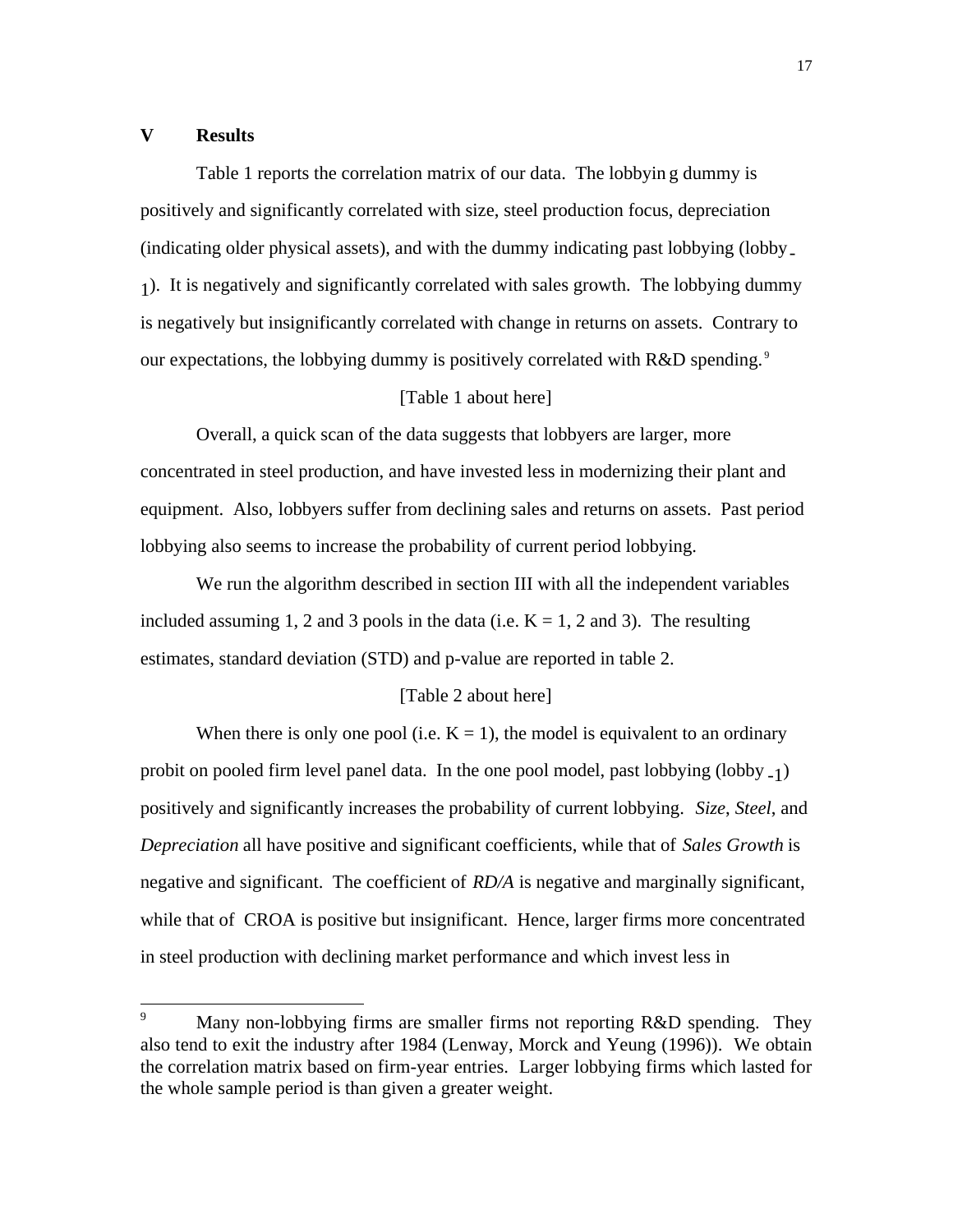productivity improvements are more inclined to lobby. The focal result is that past lobbying increases the likelihood of current lobbying, which is consistent with that lobbying is habit-forming.

When we allow the data to form two pools, i.e.  $K = 2$ , our firms clearly sort themselves into habitual and occasional lobbyers. In the first pool, containing 57% of our firm-year observations, past lobbying positively and highly significantly affects the probability of current lobbying. *Size* and *Steel* also positively and significantly affect the probability of current lobbying. However, all other variables are insignificant. These are the characteristics of habitual lobbying: a lobbyer finds the dynamic economies of scale in lobbying and becomes an inelastic supplier of lobbying.

In the second pool, lagged lobbying does not affect the probability of current lobbying. The coefficient for lagged lobbying is negative and insignificant. *Size*, *Steel* and *Depreciation* are positive and significant while *Sales Growth* is negative and significant, indicating that larger steel firms with older equipment become more inclined to seek protection when they experience poorer sales growth. Both *CROA* and *RD/A* are insignificant.

We hypothesize that the first pool contains habitual lobbyers while the second contains occasional lobbyers. All estimated coefficients associated for the pool of occasional lobbyers' are greater in magnitude than those for the pool of habitual lobbyers, which is consistent with habitual lobbyers having a more inelastic tendency to lobby. Unfortunately, we are unaware of any statistical way to test the differences in the coefficient estimates between the two groups of lobbyers. Note that when  $Lobby_{1}$  is zero, indicating no lobbying in the previous period, it has zero effect on the probability of lobbying in the current period. Therefore, the estimated probit function for the first pool says that not lobbying in the past does not affect the likelihood of not lobbying in the present period.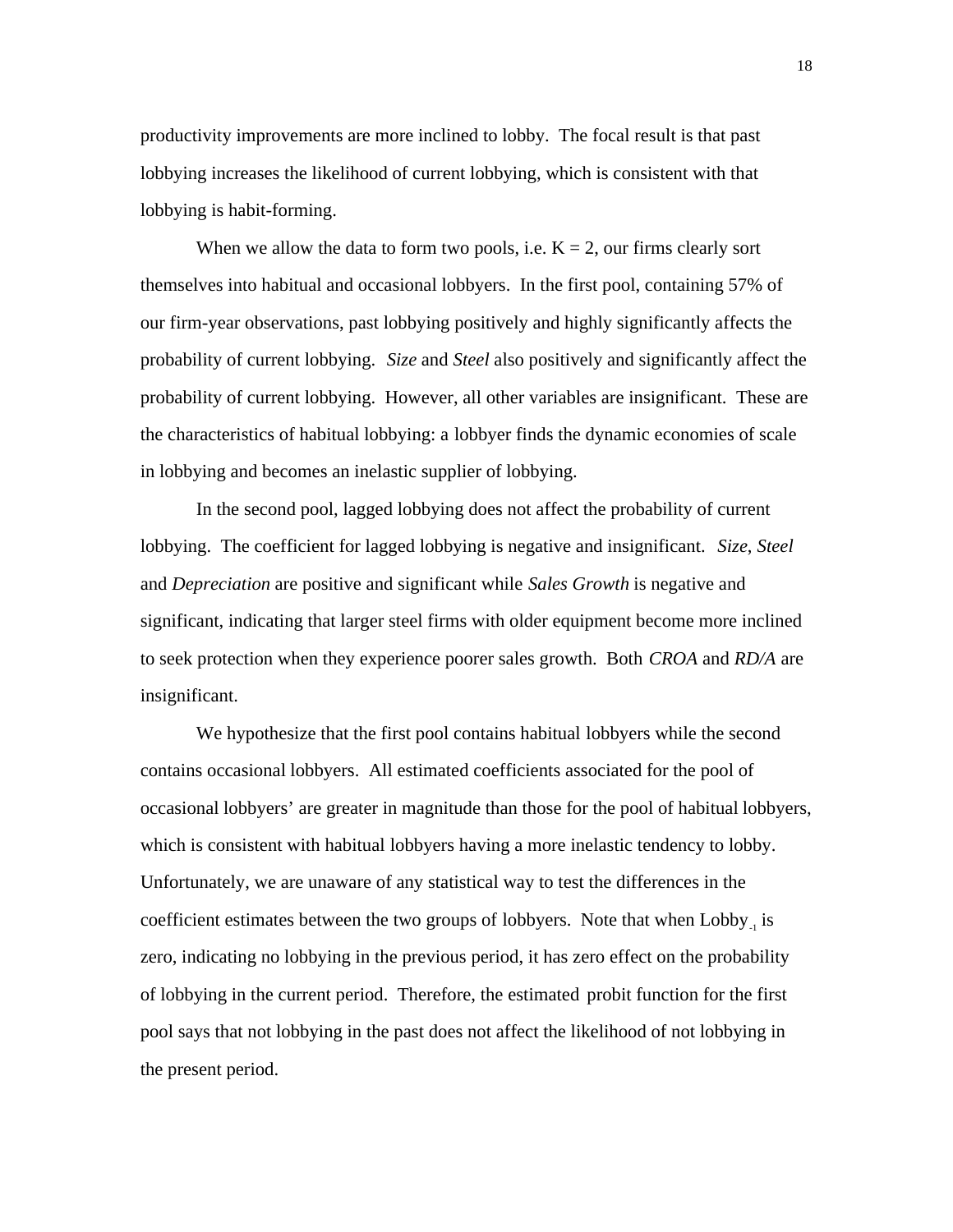To verify the hypothesis that the first pool contains habitual lobbyers while the second contains occasional lobbyers, we need to assign firms to either the first or second pool. The estimated probit function lets us obtain the likelihood function for each firm when assigned to a pool. For example, when we assign firm i to pool k, the independent variables of the firm and the probit function for pool k give us the likelihood function of the firm,  $LLF_{k,i}$ , the expression within the parentheses in equation 1. We assign firm i to pool one if  $LLF_{1,i}$  >  $LLF_{2,i}$  and to pool two otherwise. We find that firms which never lobbied are indeed all assigned to pool two. The average lobbying frequency per firm in pool one is 29% while that in pool two is 4%. Fifty-two percent of firms assigned to pool one have a STEEL dummy equal to one while 34% of firms assigned to pool two do so. Firms assigned to pool one have on average about 1.5 times more depreciation in plants and equipment than those assigned to pool two, and have on average spent only about 70% as much on R&D per dollar of total assets. (The two groups are similar in size: group one's average dollars of total assets is 1.06 of the other group's.)

This bifurcation of the sample is consistent with the idea that rent-seeking is addictive, and that addicted rent-seekers lobby continually. For other firms, an intuitively sensible relationship between lobbying and changes in a firm's market performance and past investment in productivity holds, and past lobbying does not predict present lobbying. Generally, within our sample, addicted lobbyers tend to have older equipment and less invested in R&D. They account for the lion share of lobbying activities in our sample period.

To determine the most likely number of pools (K), we use the Akaike's (1974) information criterion (AIC),

$$
AIC(K) = -2 \log L + 2 N(K)
$$
\n(3)

where  $N(K)$  is the number of free parameters in the model. The statistically desirable K has a low AIC. Table 2 indicates that models with three pools or more (results not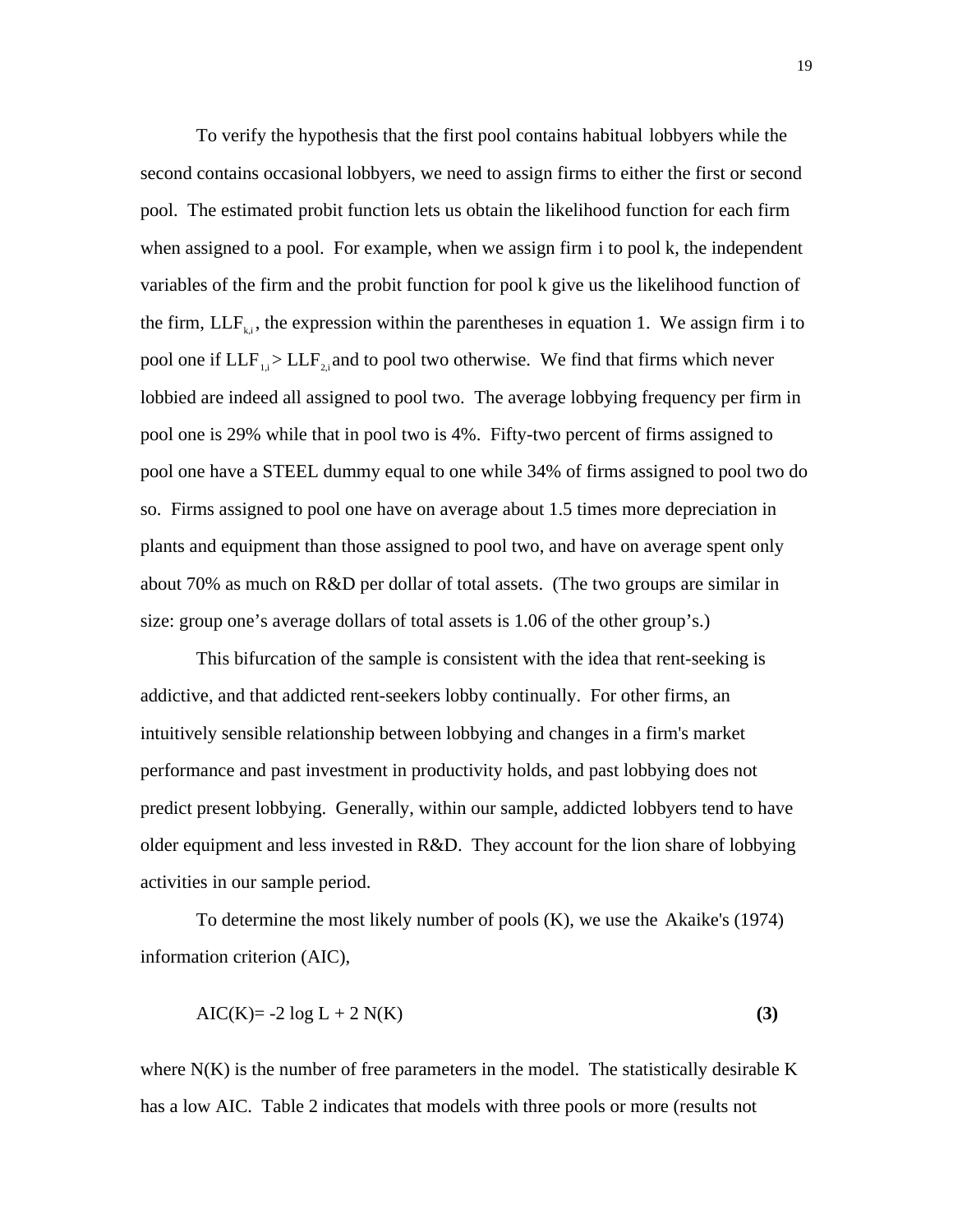shown) are statistically less likely than the one pool and two pools models. The one and two pools models are virtually indistinguishable. Unfortunately, the likelihood surface in the neighborhood of  $q = (1, 0, 0, ...)$  under the null hypothesis is discontinuous, so ordinary likelihood ratio tests are not possible.

Our main empirical result is that past lobbying indeed positively and significantly increases a firm's tendency to lobby. In addition, our data support the contention that there are two groups of firms with different tendencies to lobby: habitual lobbyers whose tendency to lobby is almost solely explained by past lobbying; and occasional lobbyers whose tendency to lobby is increased by poor business performance. The result strengthens the credibility of the argument that lobbying is habit-forming.

#### **VI Conclusions**

The rent-seeking literature (Brock, Magee, and Young, 1989; Baumol, 1990; Murphy, Shleifer and Vishny, 1993;) implies dynamic economies of scale in rentseeking. Past rent-seeking makes further rent-seeking more attractive. This paper examines political lobbying for trade protection by American steel firms and finds evidence consistent with this view. By pooling all firms' data, we show that on average past lobbying indeed increases the likelihood of current lobbying. When we let our data sort themselves into sub-groups with similar tendencies to lobby, two groups emerge, occasional and habitual lobbyers. Occasional lobbyers' lobbying is closely tied to firm performance and strategy variables; and habitual lobbyers' lobbying is relatively unrelated to such factors but depends heavily on past lobbying. Non-lobbyers group themselves with occasional lobbyers. Habitual lobbyers are firms with older equipment and have less invested in R&D, and account for the lion share of lobbying. Thus, the results suggest that habitual lobbyers have indeed invested less in productivity, but are inclined to depend on political rent-seeking activities.

20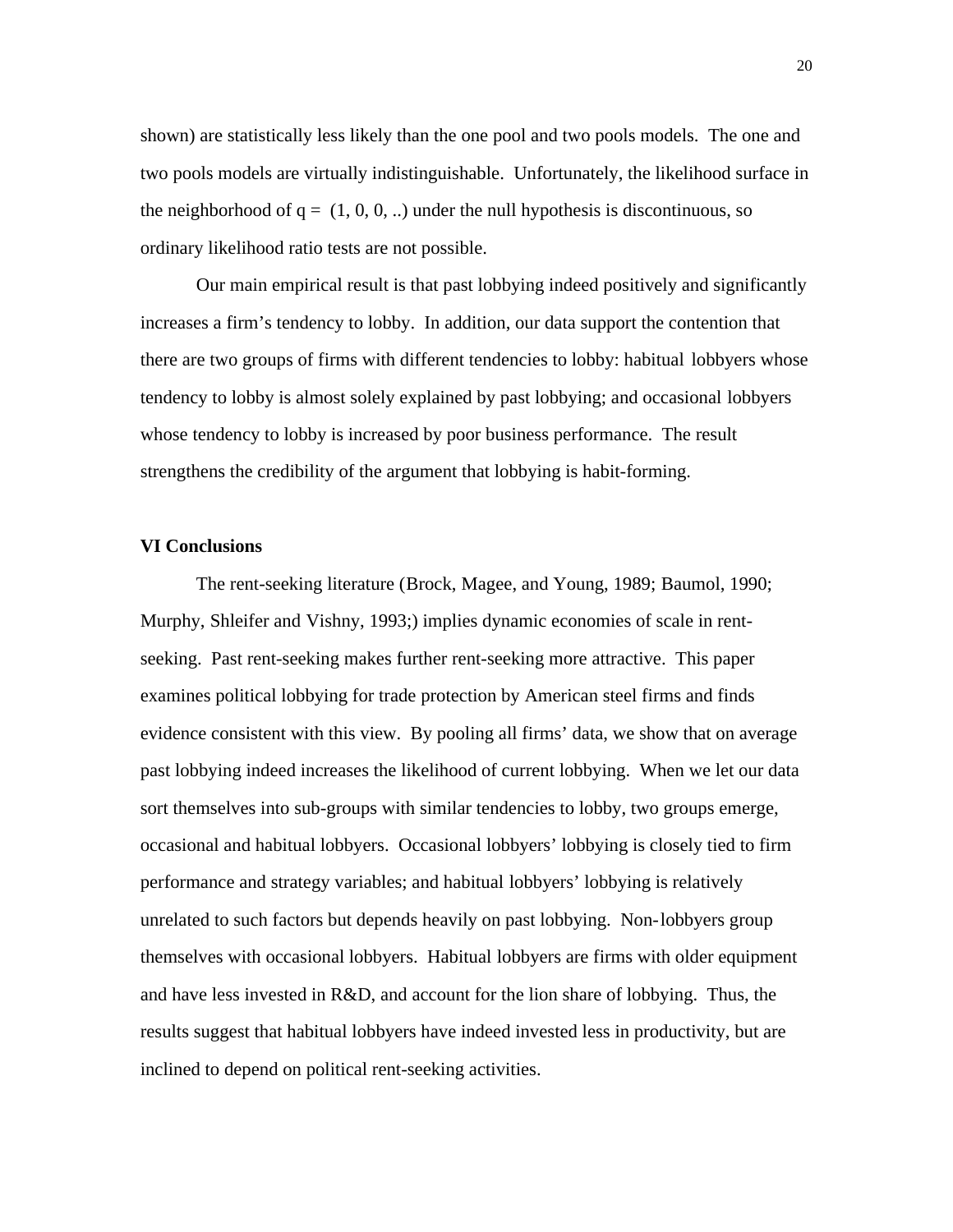Lenway, Morck, and Yeung (1996) show that lobbying for trade protection is clearly a type of political rent-seeking which reduces the returns on non-lobbyers' investment on productivity. Murphy, Shleifer, and Vishny (1993) argue (i) that political rent-seeking has increasing returns that make it self-sustaining, and (ii) rent-seeking undermines innovative activities and reduces the rate of economic growth. Our results here clearly confirm the first of these arguments, and support the plausibility of the second.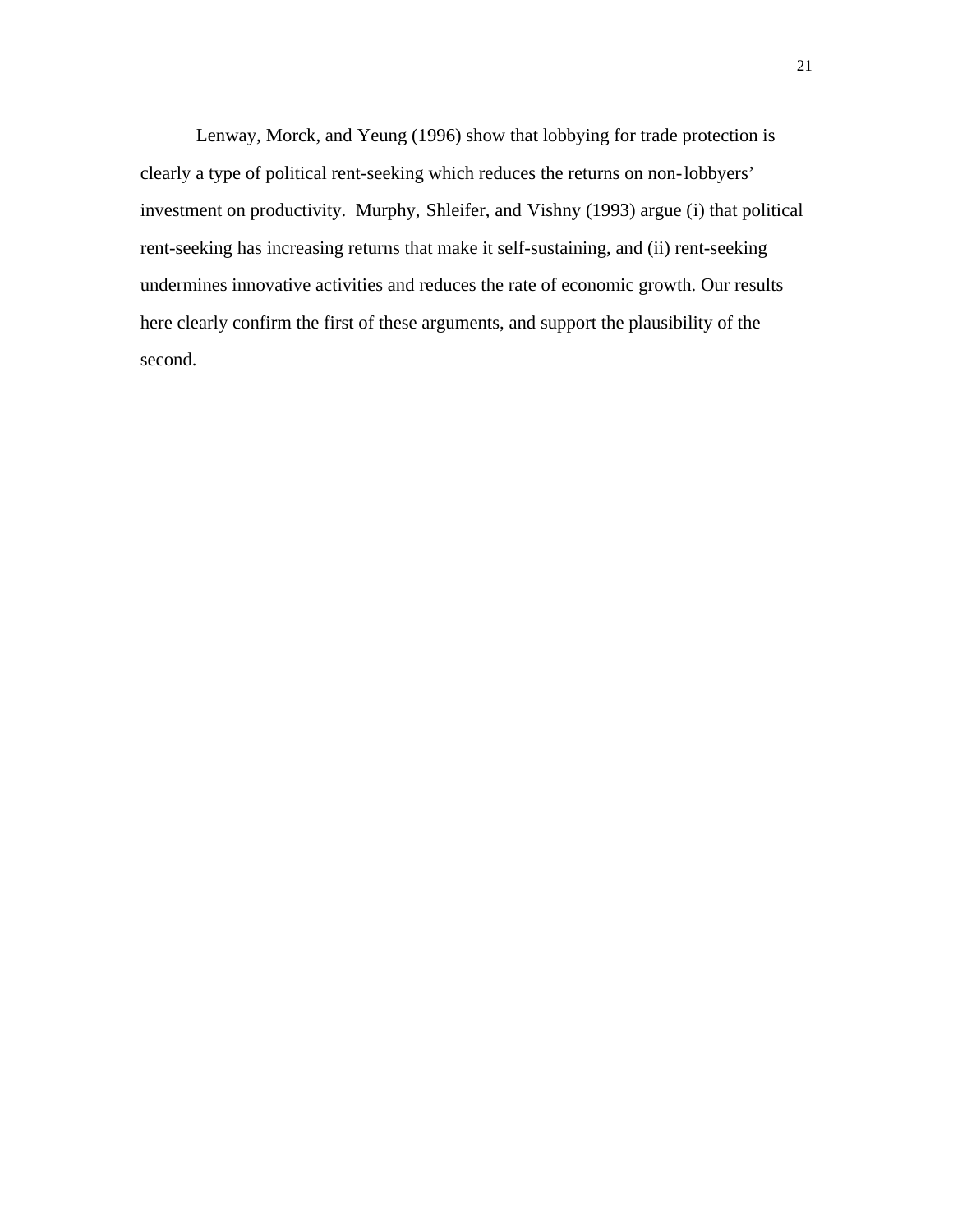#### **References**

- Akaike, 1974. 'A New Look at Statistical Model Identification,*'IEEE Transaction on Automatic Control*, 6, pp. 716-723.
- Barnett, Donald F. and Robert Crandall, 1986. *Up from the Ashes: the Rise of the Steel Minimill in the United States,* the Brookings Institution, Washington, DC.
- Baumol, William J., 1990. 'Entrepreneurship: Productive, Unproductive, and Destructive,' *Journal of Political Economy,* 98, pp. 893-921.
- Becker, Gary S., Michael Grossman, and Kevin M. Murphy, 1994, "An Empirical Analysis of Cigarette Addiction," *American Economic Review*, Vol. 84 No. 3, June, pp. 396-418.
- Bhagwati, Jagdish, 1988. *Protectionism,* Cambridge, Mass: MIT Press.
- Crandall, Robert W., 1987, 'The Effects of U.S. Trade Protection for Autos and Steel,' *Brookings Papers on Economic Activity,* 1. pp. 272-288.
- DeAngelo, Harry and Linda DeAngelo, 1991, 'Union Negotiations and Corporate Policy: A Study of Labor Concessions in the Domestic Steel Industry during the 1980s,' Journal of Financial Economics, Vol. 30, November, pp. 2-43.
- Deardorff, Alan, and Robert Stern, 1988. 'Current Issues in Trade Policy,' in *U.S. Trade Policies in a Changing World Economy,* Robert Stern (ed.), MIT Press, Cambridge: Mass. pp. 15-68.
- Demper, A. P., N. M. Laird, and D. B. Rubin, 1977. "Maximum Likelihood from Incomplete Data via EM Algorithm," *Journal of Royal Statistical Society* B 39, pp. 1-38.
- Eichengreen, Batty, and Hans van der Ven, 1984. 'U.S. Antidumping Policies: the Case of Steel,' in *The Structure and Evolution of Recent U.S. Trade Policy,* Robert E. Baldwin and Anne O. Krueger (eds), N.B.E.R. conference Report, University of Chicago Press.
- Finger. J. M., H. Keith Hall, and Douglas R. Nelson, 1982. "The Political Economy of Administered Protection," *American Economic Review*, Vol. 72 3, June, pp. 452- 466.
- Hartigan, James C., Philip R. Perry, and Sreenivas Kamma, 1986. "The Value of Administered Protection: a Capial Market Approach," *Review of Economics and Statistics,* Vol. 68, pp. 610-617.
- Heckman, J., 1982a. "Statistical Models for the Analysis of Discrete Panel Data," in C. Manski and D. McFadden (eds), Structural Analysis of Discrete Data: With Econometric Applications. Cambridge, Mass: MIT Press.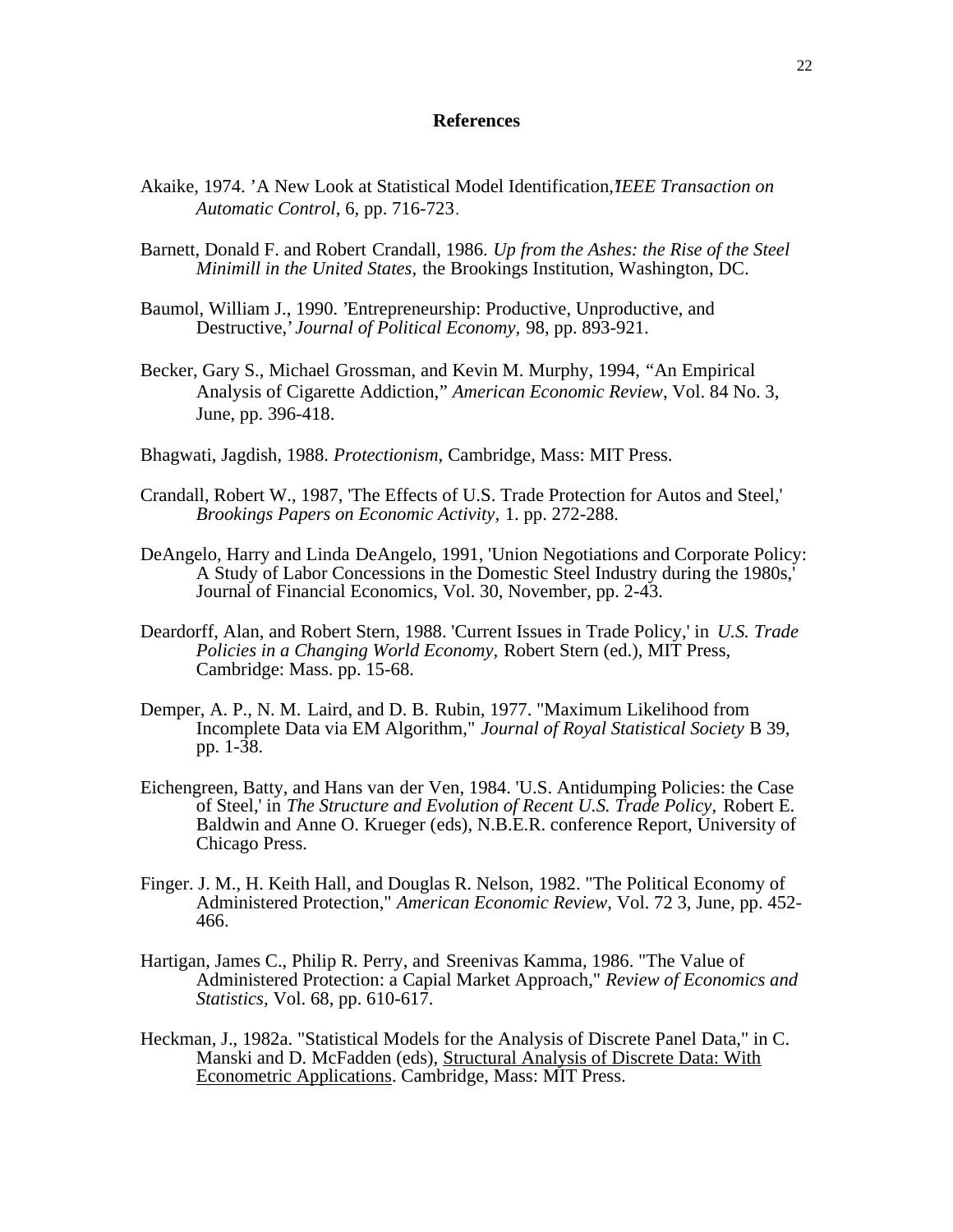- Heckman, J., 1982b. "The Incidental Parameter Problem and the Problem of Initial Conditions in Estimating a Discrete Stochastic Process and Some Monte Carlo Evidence on Their Practical Importance," in C. Manski and D. McFadden (eds), Structural Analysis of Discrete Data: With Econometric Applications. Cambridge, Mass: MIT Press.
- Krueger, Ann O. 1974. 'The Political Economy of the Rent-Seeking Society,' *American Economic Review,* June.
- Lenway, Stefanie, Randall Morck, and Bernard Yeung (1996), "Rent-Seeking, Protectionism and Innovation in the American steel industry," *Economic Journal*, Vol. 106 No. 435, March, pp. 410-421.
- Magee, Stephen P., William A. Brock, and Leslie Young. 1989. *Black Hole Tariffs and Endogenous Policy Theory Political Economy in General Equilibrium,* Cambridge University Press.
- Murphy, Kevin M., Andrei Shleifer, and Robert W. Vishny, 1991. 'The Allocation of Talent: Implications for Growth,' *Quarterly Journal of Economics,* May, pp. 503- 530.
- Murphy, Kevin M., Andrei Shleifer, and Robert W. Vishny, 1993, 'Why is Rent-Seeking so Costly to Growth," *American Economic Review*, Vol. 83 2, May, pp. 409-414.
- Ramaswamy, Venkat, W. S. DeSarbo, D. J. Reibstein, and W. T. Robinson, 1993, "An Empirical Pooling Approach for Estimating Marketing Mix Elasticities with PIMS Data," *Marketing Science* Vol. 12 1, Winter, pp. 103-124.
- Schumpeter, Joseph A. 1934. *The Theory of Economic Development,* translated from the German by Redvet Opie, Harvard University Press, Cambridge: Mass (3rd edition, 1949).
- Staiger, Robert W. and Frank A. Wolak. 1994, "Measuring Industry-Specific Protection: Anti-dumping in the United States," Brookings Papers on Economic Activity: Microeconomics. pp. 51-103. "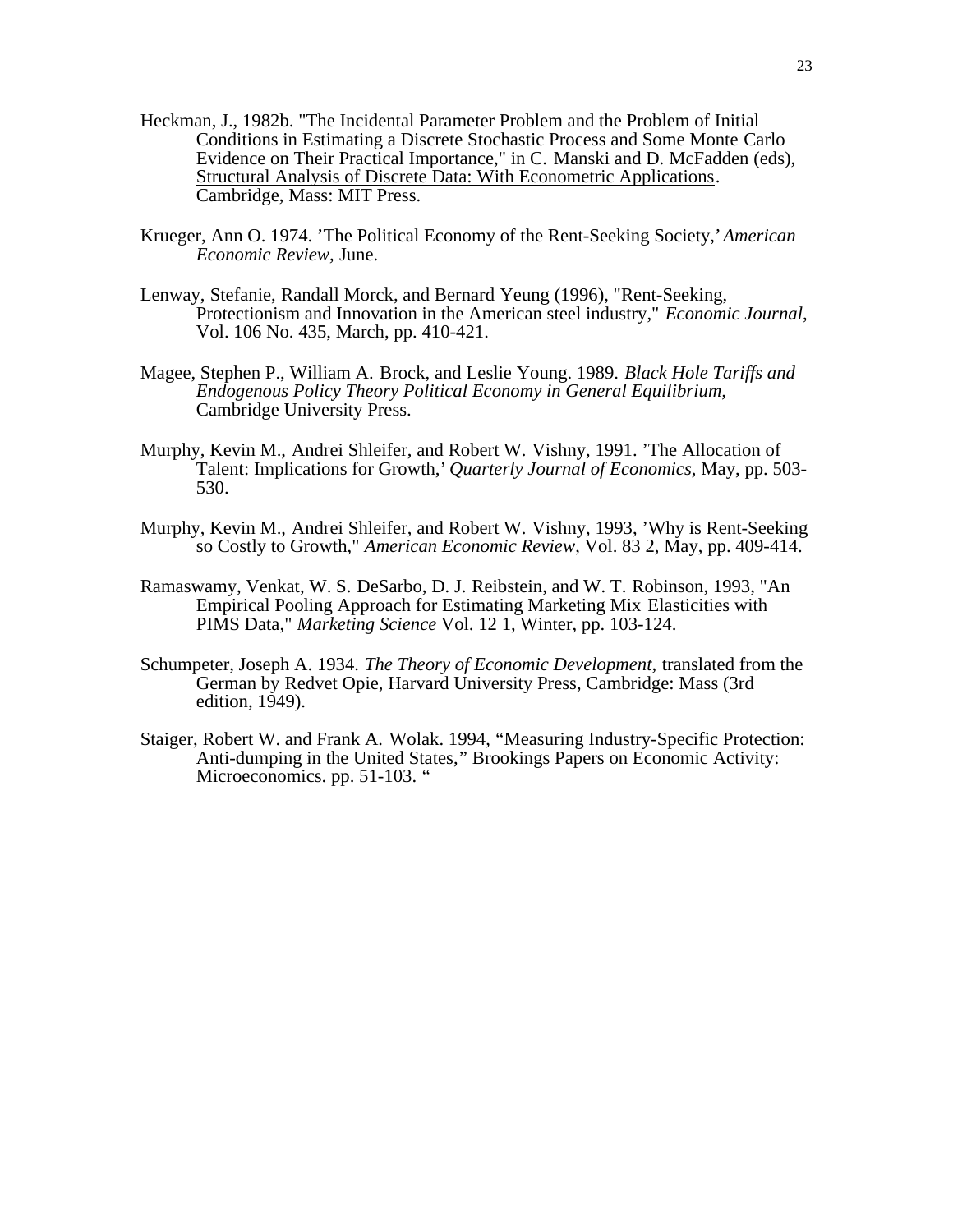| <b>Table 1: Correlation matrix</b> |
|------------------------------------|
|                                    |

|                        | Lobby               | Size                | <b>Sales</b><br>Growth | Change<br><b>ROA</b> | R&D<br>$\overline{A}$ | <b>Steel</b>     | Depre-<br>ciation   |
|------------------------|---------------------|---------------------|------------------------|----------------------|-----------------------|------------------|---------------------|
| Size                   | 0.246<br>(0.000)    |                     |                        |                      |                       |                  |                     |
| <b>Sales</b><br>Growth | $-0.085$<br>(0.017) | 0.009<br>(0.805)    |                        |                      |                       |                  |                     |
| Change<br><b>ROA</b>   | $-0.002$<br>(0.946) | $-0.033$<br>(0.355) | 0.198<br>(0.000)       |                      |                       |                  |                     |
| R&D<br>/A              | 0.024<br>(0.498)    | 0.489<br>(0.000)    | $-0.024$<br>(0.509)    | $-0.050$<br>(0.164)  |                       |                  |                     |
| <b>Steel</b>           | 0.252<br>(0.000)    | $-0.112$<br>(0.002) | $-0.007$<br>(0.835)    | 0.032<br>(0.365)     | $-0.205$<br>(0.000)   |                  |                     |
| Depre-<br>ation        | 0.388<br>(0.000)    | 0.604<br>(0.000)    | $-0.034$<br>(0.349)    | 0.010<br>(0.775)     | 0.379<br>(0.000)      | 0.125<br>(0.000) |                     |
| $Lobby_{-1}$           | 0.005<br>(0.000)    | $-0.024$<br>(0.000) | 0.015<br>(0.035)       | 0.023<br>(0.078)     | $-0.001$<br>(0.466)   | 0.008<br>(0.000) | $-0.045$<br>(0.000) |

p-value in parentheses